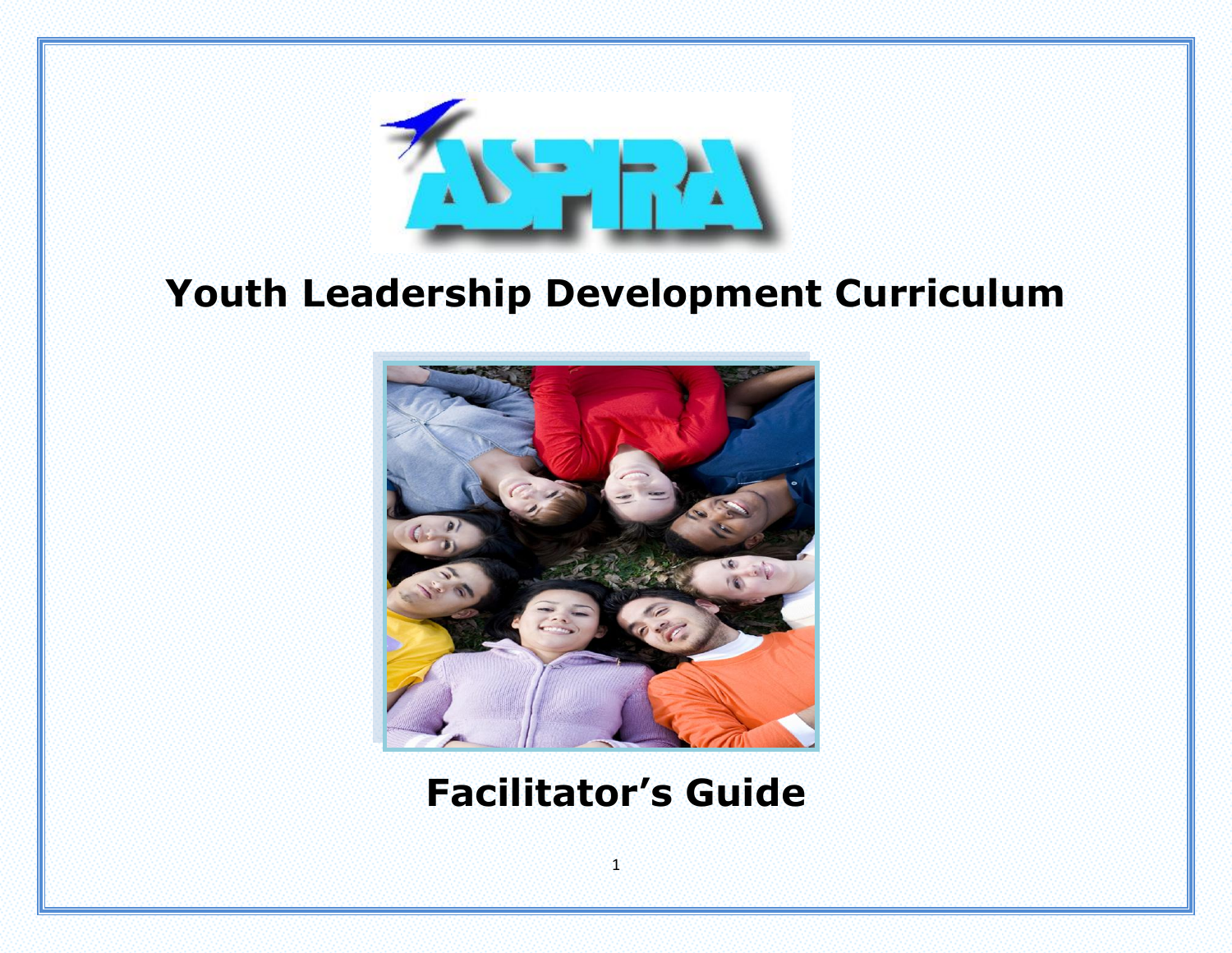# **FACILITATOR'S GUIDE**

# **Introduction**

Simply put, leadership development is an effort that enhances the learner's capacity to lead people. Leading is setting direction and guiding others to follow that direction. A critical skill for leaders is the ability to manage their own learning.

As designed, the implementation of the ASPIRA Youth Leadership Development Curriculum (YLDC) will be made possible through the ASPIRA Clubs. As an ASPIRA Club advisor, you will need to facilitate the learning process of our Aspirantes. This curriculum is structured to assist this process. This curriculum is provided to enhance your knowledge about youth leadership development. The facilitator is encouraged to review the brief summary of research on the theoretical framework for youth leadership development provided in Appendix A.

The Facilitator's Guide has been designed to provide an overview of the curriculum, its goal, objectives and expectations.

# **Overall Goal**

The goal of the ASPIRA Youth Leadership Development Curriculum is to build resiliency skills, positive identity and selfesteem through a comprehensive positive youth development program. This tool seeks to reduce risky behaviors among middle and high school youth and to prevent them from engaging in risky behaviors in the future.

# **Overall Objectives**

- Participants will develop resiliency skills through their participation in the varied activities.
- Participants will demonstrate positive attitudinal change regarding school, their peers, and parents, and will have increased their self-esteem as measured through research studies.

# **Cultural Competency**

The ASPIRA Youth Leadership Development Curriculum is designed to be culturally competent; however, any feedback provided by facilitators and participants will be carefully reviewed and considered in order to enhance its effectiveness.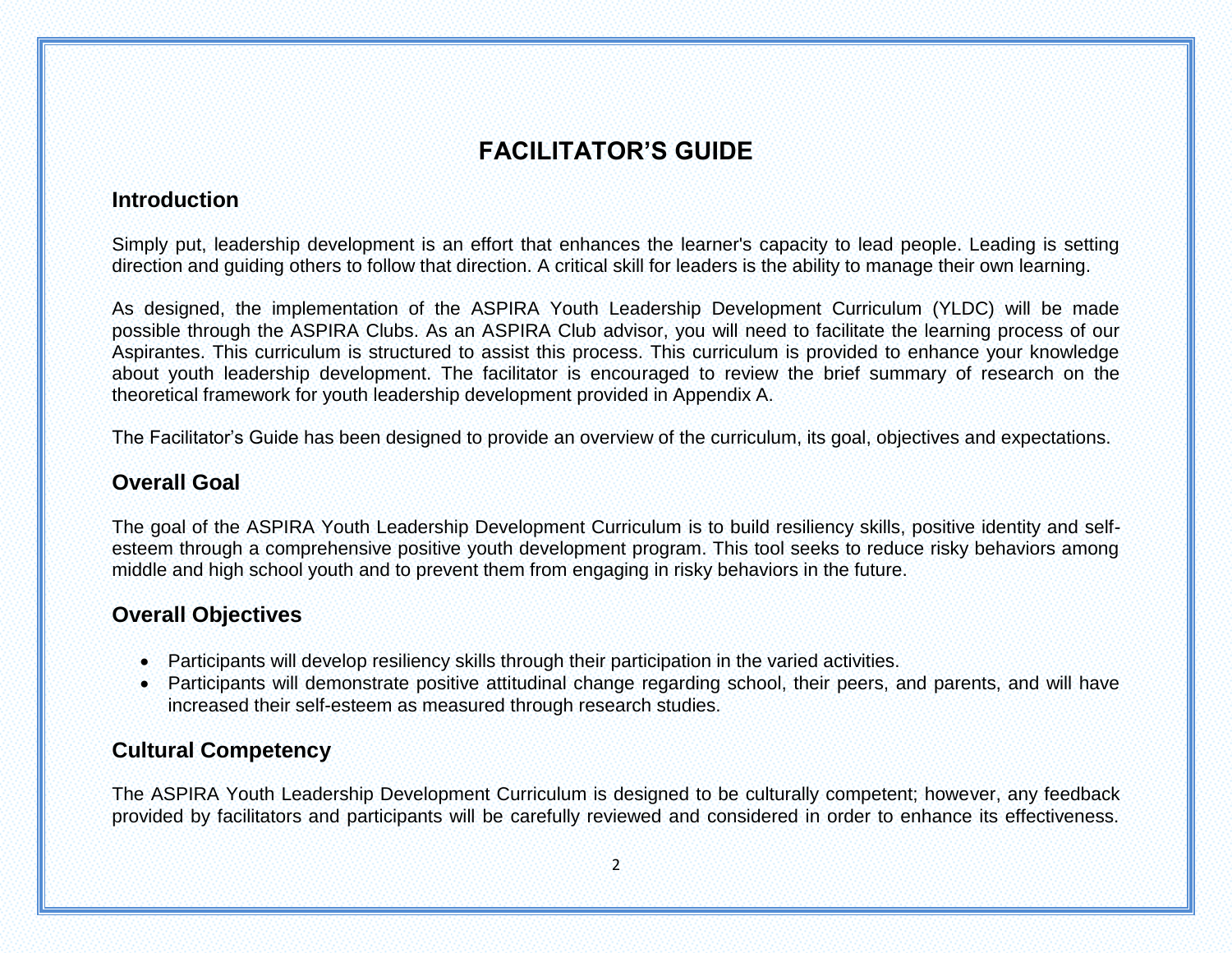Likewise, the facilitator is expected to be aware and knowledgeable about the population groups in the program and able to conduct activities in a manner that does not only demonstrate understanding of the varied cultures, but also promotes cultural awareness.

# **Role of the Facilitator**

In implementing the Curriculum, the facilitator plays a very important role. The facilitator will not only facilitate the lessons, but will also attend to participants' needs and show support to participants as needed. The facilitator will also maintain a group process that encourages group interaction and fosters interpersonal learning. Professionals in the education field suggest that displaying a positive attitude significantly impacts students' learning experiences (Jankowska & Atlay, 2008). The facilitator is encouraged to express enthusiasm and make creative use of space, if possible, incorporate technological tools in the classroom such as using the computer and overhead projector, among others.

The facilitator is expected to follow the participants' progress, selecting activities appropriate for participants' educational and developmental levels. The role of the facilitator is not to lead a series of activities, but to assist participants in reflecting about the activities and their experience in the program. The facilitator assists participants in processing information or looking at the "why" of a given experience (Miller, 1995).

It may be helpful for the facilitators to explain their role to the participants before the execution of the activities so that participants can begin thinking about their expectations.

Likewise, the facilitator will need to work with participants in establishing rules and expectations for a successful program. This should be done in a brainstorming session, in which the facilitator takes notes on the blackboard. Involving participants in this process will provide them with a sense of belonging and accountability. Incorporating participants in *Establishing Ground Rules* also entails that all of the participants play a very important role in the group and that their ideas, thoughts and opinions matter.

# **Role of the Participant**

The role of the participant is to participate in all activities and to reflect on their learning experiences. They will need to abide by the rules and meet the expectations as future leaders.

Among the expectations are: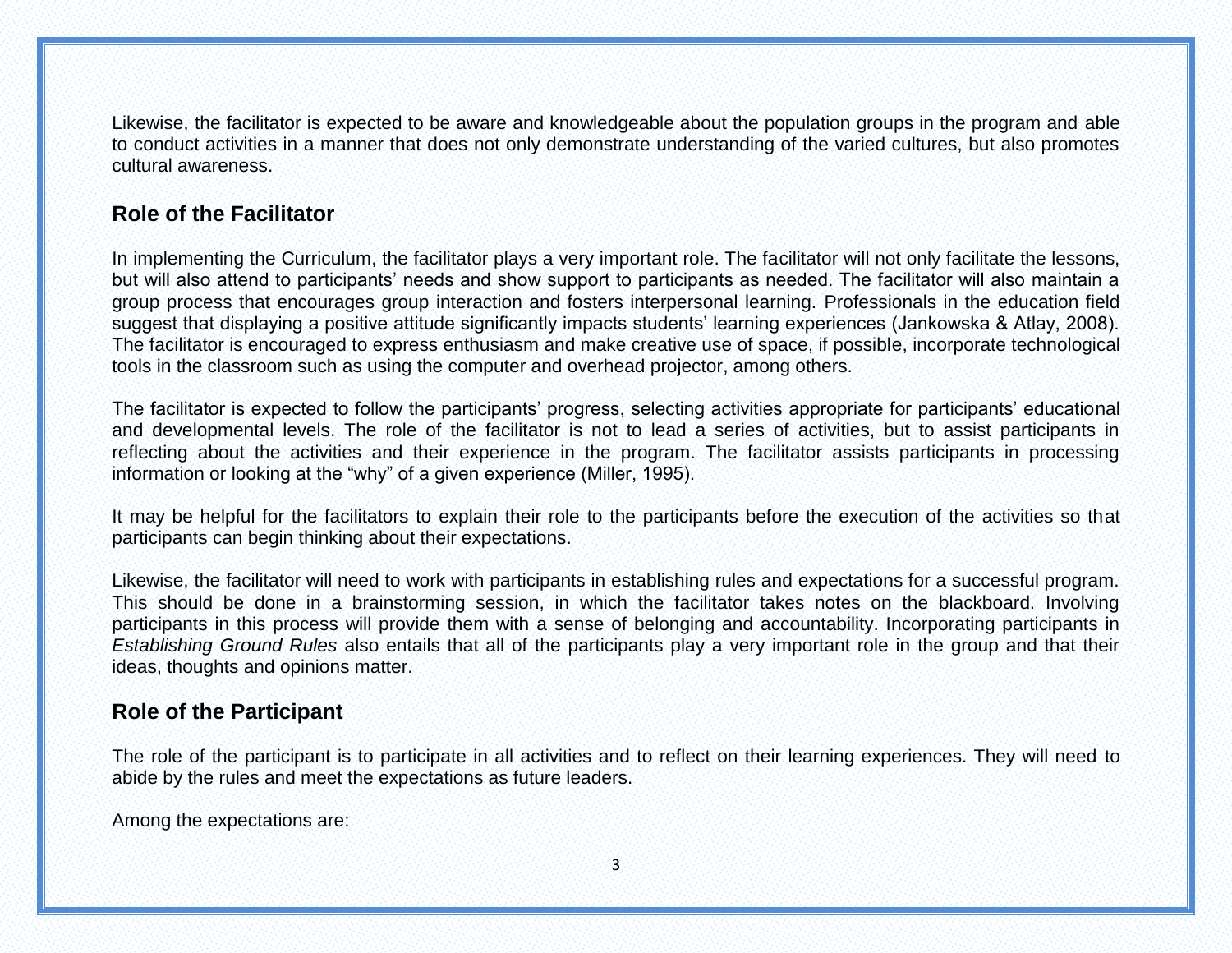- o *Confidentiality:* Participants are expected to maintain the integrity of the group by keeping things to themselves and not disclosing what is discussed in the groups out of the classroom.
- o *Respect*: Participants are expected to respect each other's opinions, which include allowing each other to express their views and concerns.

# **Curriculum Structure**

The Curriculum is arranged into eleven units. All units have modules followed by activities. Each module is intended to represent a workshop. Note that each unit contains a course description, followed by goals, and resources needed. Make sure to tell participants what the goals are for each activity. These goals are stated in Table I.

**Table I:**

| <b>Units</b>          | <b>Goals</b>                                                                                                                                                                                                                                                                                                                                                  |
|-----------------------|---------------------------------------------------------------------------------------------------------------------------------------------------------------------------------------------------------------------------------------------------------------------------------------------------------------------------------------------------------------|
| I: Overview of ASPIRA | Participants will develop knowledge of ASPIRA's<br>mission, vision and history and the ASPIRA Process.<br>Participants will also understand the importance of<br>ASPIRA in the development of the Puerto Rican and<br>Latino community. The overall aim is that youth will use<br>ASPIRA's principles as a guide for their future actions<br>and development. |
| II: ASPIRA Clubs      | Participants will develop knowledge of ASPIRA Clubs,<br>and the responsibilities of club officers. The overall aim<br>is that students will use ASPIRA's AAA Process as a<br>tool in their future development.                                                                                                                                                |
| III: Personal Growth  | Participants will develop knowledge of self and others in<br>order to prepare for effective leadership through the<br>exposure to a series of activities that promote healthy<br>self esteem, identity, cultural awareness, development<br>of critical thinking, communication, and organizational                                                            |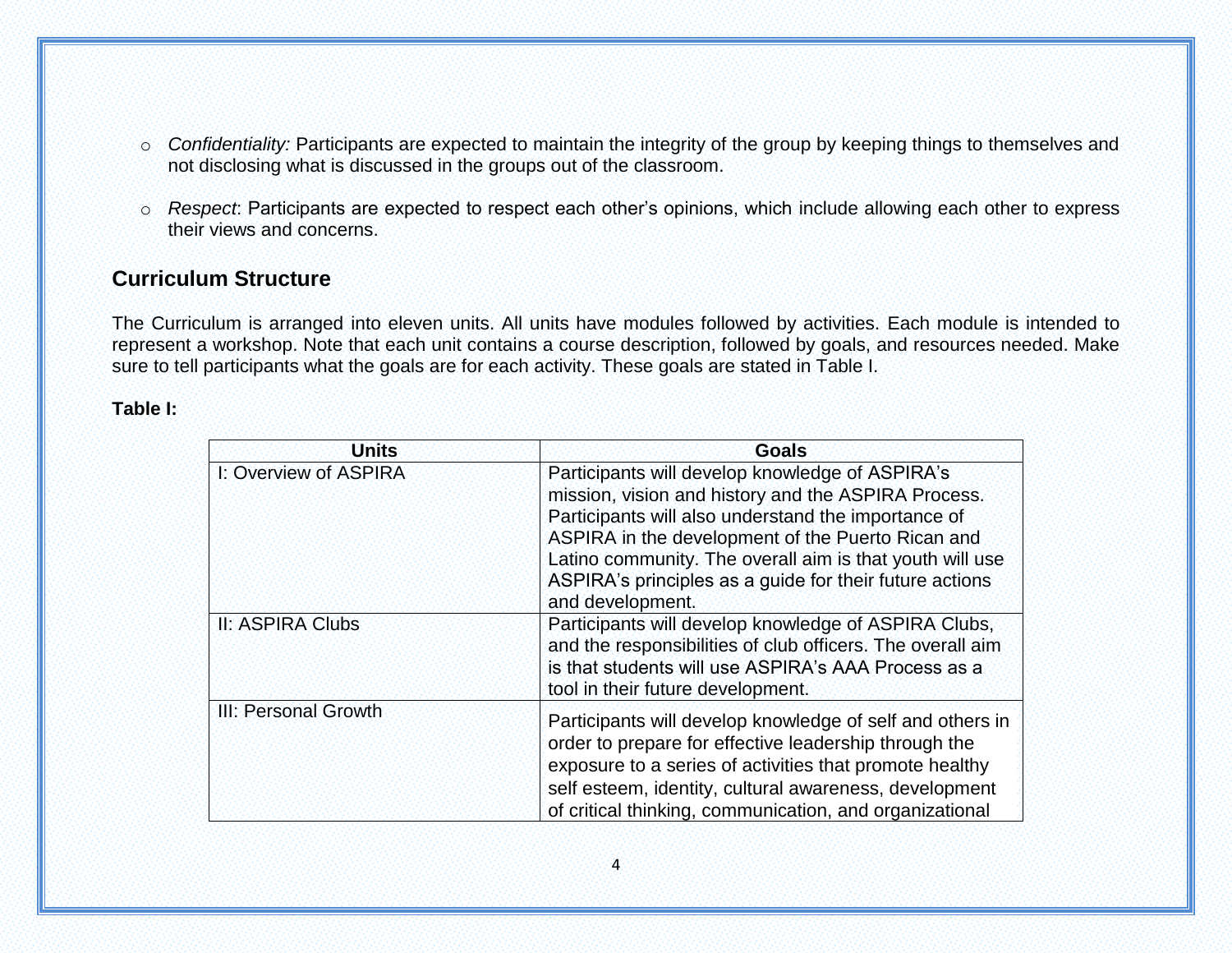|                                    | skills.                                                                                                                                                                                                                                                                                              |
|------------------------------------|------------------------------------------------------------------------------------------------------------------------------------------------------------------------------------------------------------------------------------------------------------------------------------------------------|
| IV: Building Resiliency            | Youth will develop resiliency skills through participation<br>in workshops on gangs, bullying and youth violence<br>prevention. This course promotes child-parent<br>communication and emphasizes self-responsibility.                                                                               |
| V: Leadership Development          | Youth will learn the basic concepts of leadership<br>development. They will learn the concept of leadership<br>and will understand what it means to be a leader. They<br>will also learn different models and theories of<br>leadership.                                                             |
| VI: Academic Success               | Participants will learn how to plan their academic<br>studies in order to have successful academic<br>performance in preparation for postsecondary<br>education. In addition, they will learn about the college<br>application process and opportunities for paying for<br>college.                  |
| <b>VII: Career Awareness</b>       | Participants will become familiar with career research<br>and paths to careers. They will also apply their decision-<br>making skills to career selection.                                                                                                                                           |
| <b>VIII: Community Involvement</b> | Youth will learn the basic concepts of community and<br>community history. They will also examine the influence<br>of culture on community and will have an opportunity to<br>develop and implement a community service project.                                                                     |
| IX: Cultural Awareness             | Participants will develop knowledge and awareness<br>about the Latino culture. They will be able to define<br>culture and race. Participants will also develop<br>consciousness of issues related to diversity, such as<br>inclusion, cultural appreciation, prejudice, racism, and<br>stereotyping. |
| X: Public Policy and Leadership    | Participants will learn about the public policy process,<br>while developing their leadership skills that will facilitate<br>their involvement in the policy arena at the local,<br>regional, and national levels. Students will define public                                                       |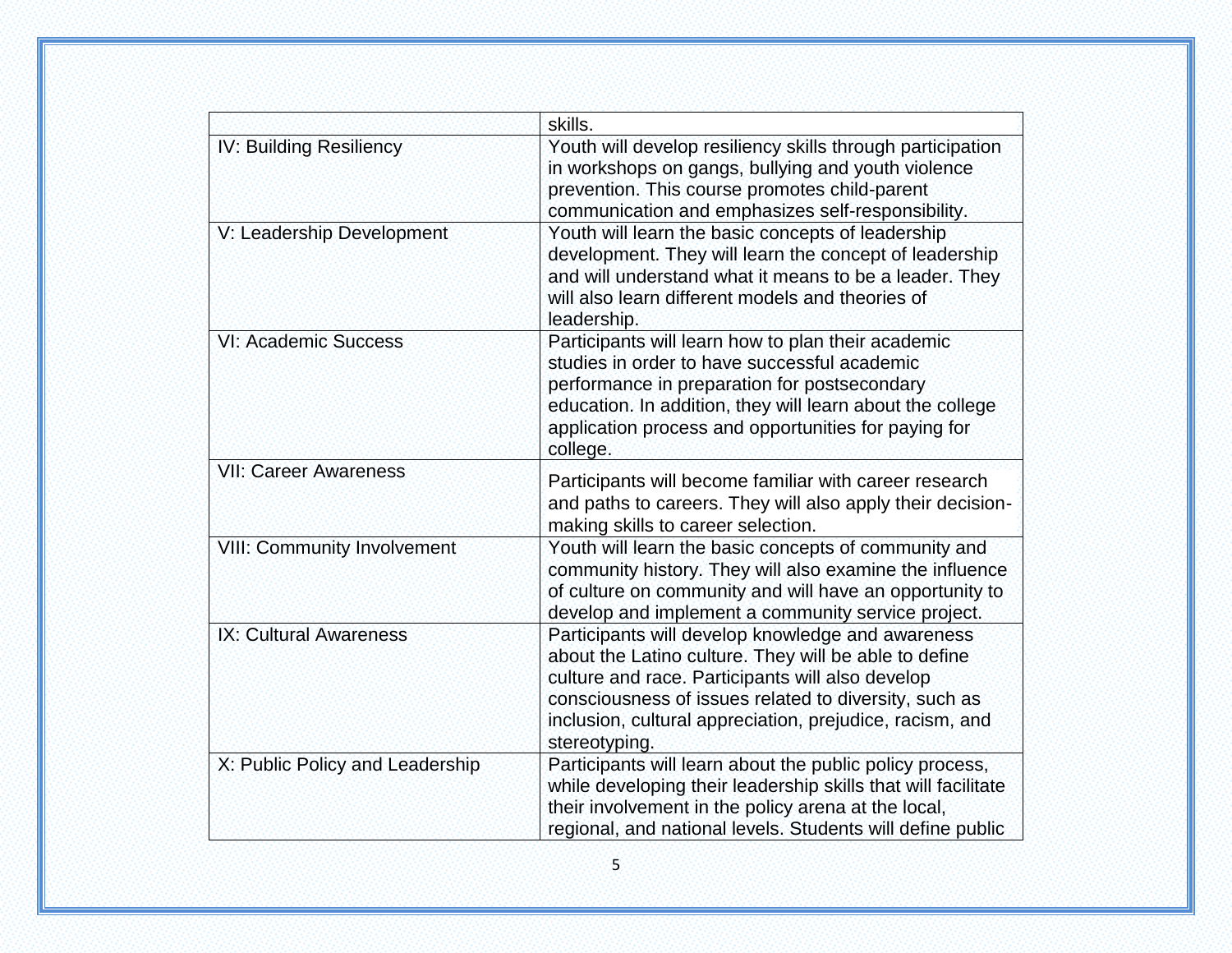|                        | policy and study policy-making structures. Students will<br>become more acquainted with their community, and the<br>public policy issues affecting it. They will be provided<br>with applications of policy development for influencing<br>public policy. |
|------------------------|-----------------------------------------------------------------------------------------------------------------------------------------------------------------------------------------------------------------------------------------------------------|
| XI: Financial Literacy | Youth will learn the basics of financial literacy and<br>personal finance. They will learn the concepts of<br>banking services and will understand what it means to<br>have a successful financial plan.                                                  |

# **Curriculum Timeframe**

The curriculum was designed to be implemented during a period of four years or levels starting with ASPIRAntes at middle school or ninth grade. Note that on Table II for each of the activities we have assigned a level and a name to each of the levels following the Taino culture theme. After completion of level one Aspirantes will receive the Naborias recognition or pin, after completing level 2, participants will receive the Nitainos recognition or pin, after level three they will be recognize as Bohiques and once completing level four they will be recognized as Caciques.

This Guide is designed to provide structure in carrying out the lessons in order to assist the facilitator. While it is encouraged that each activity be implemented, there is some degree of flexibility for the facilitator. Activities not designated as optional are must teach or required activities. Please be advised that the duration of the curriculum will depend on several factors. Your students will have a range of experience, knowledge, and interest in the varied subject areas. In addition, units vary in the number of activities. Therefore, it is possible that the time you spend on each unit will vary. Overall, each activity should last approximately 55 minutes, unless otherwise stated. In some cases, the facilitator will need to select more than one activity. However, the facilitator is encouraged to examine all concepts presented in the activity before proceeding to the next.

Additionally, the facilitator is expected to cover the core areas of the curriculum, which consist of: Overview of ASPIRA, ASPIRA Clubs, Personal Growth, Building Resiliency, Leadership Development, Academic Success, Career Awareness, Community Involvement, Cultural Awareness**,** Public Policy and Leadership and Financial Literacy. The expected completion timeframe varies from unit to unit. In order to cover all core areas, the facilitator will need to plan accordingly by selecting the precise number of activities. For the expected parameters see table II.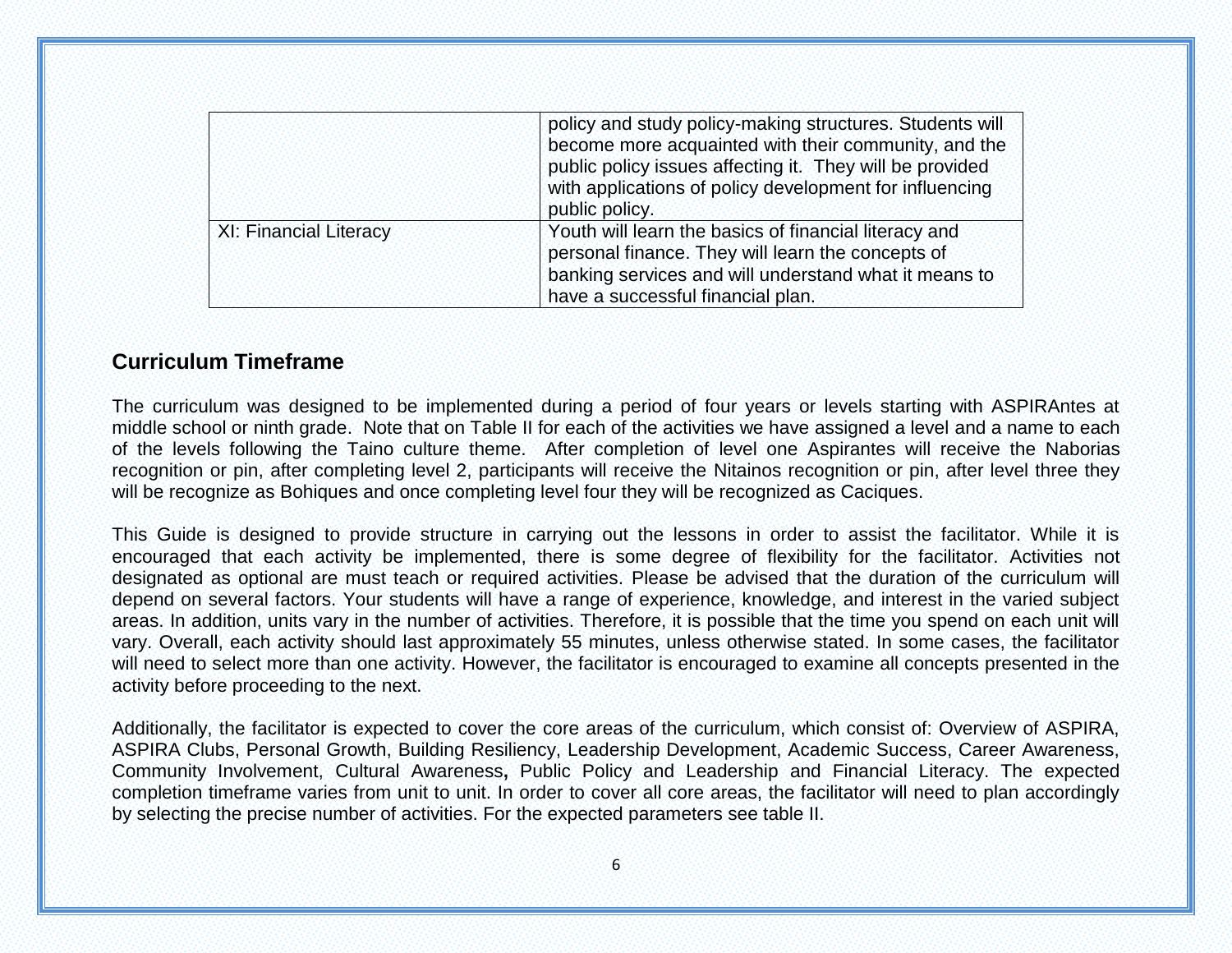**Table II:**

# **Youth Development Program Curricular Map**

| Unit           | <b>Title</b>                       | Module                                   | Activity                                               | Level |       |                | <b>Recommendations</b> |
|----------------|------------------------------------|------------------------------------------|--------------------------------------------------------|-------|-------|----------------|------------------------|
|                |                                    |                                          |                                                        | $2^2$ | $3^3$ | 4 <sup>4</sup> |                        |
| 42             | Overview of ASPIRA                 | 1.1 ASPIRA Overview                      | 1.1.1 What is ASPIRA                                   |       |       |                |                        |
|                |                                    | 1.2 Dr. Antonia Pantoja Life             | 1.1.2 Dr. Antonia Pantoja Life and<br>Contributions    |       |       |                |                        |
|                |                                    |                                          | 1.1.3 Induction ceremony (Areyto)                      |       |       |                |                        |
|                |                                    |                                          |                                                        |       |       |                |                        |
| $\overline{2}$ | The ASPIRA Clubs                   | 2.1 ASPIRA Process and Clubs             | 2.1.1 The ASPIRA process                               |       |       |                |                        |
|                |                                    |                                          | 2.1.2 Parliamentary Procedure                          |       |       |                |                        |
|                |                                    |                                          | 2.1.3 Nomination of Officers                           |       |       |                |                        |
|                |                                    |                                          | 2.1.4 Bylaws                                           |       |       |                |                        |
|                |                                    |                                          | 2.1.5 Overcoming the Fear of<br>Leading a Club         |       |       |                |                        |
|                |                                    |                                          | 2.1.6 ASPIRA Club Campaign                             |       |       |                | Optional               |
|                |                                    |                                          | 2.1.7 Developing Banners for the<br><b>ASPIRA Club</b> |       |       |                | Optional               |
|                |                                    |                                          | 2.1.8 Consensus Building                               |       |       |                |                        |
|                |                                    |                                          | 2.1.9 Do and Don'ts of Leading a<br>Club               |       |       |                |                        |
|                |                                    |                                          | 2.1.10 Magic Lamp                                      |       |       |                | Optional               |
|                |                                    |                                          | 2.1.11 Monthly Club Business<br>Meeting                |       |       |                | Optional               |
|                |                                    |                                          |                                                        |       |       |                |                        |
| 3.             | <b>Building Personal</b><br>Growth | 3.1 Self Awareness and Self<br>Knowledge | 3.1.1 Who are we?                                      |       |       |                |                        |
|                |                                    |                                          | 3.1.2 Building Self-Identity                           |       |       |                |                        |
|                |                                    |                                          | 3.1.3 Inside / Outside Masks                           |       |       |                | Optional               |

 $1$  Level 1 Name = Naborias

<sup>2</sup> Level 2 Name = Nitainos

 $3$  Level 3 Name = Bohiques

 $4$  Level 4 Name = Caiques

 $\frac{1}{2}$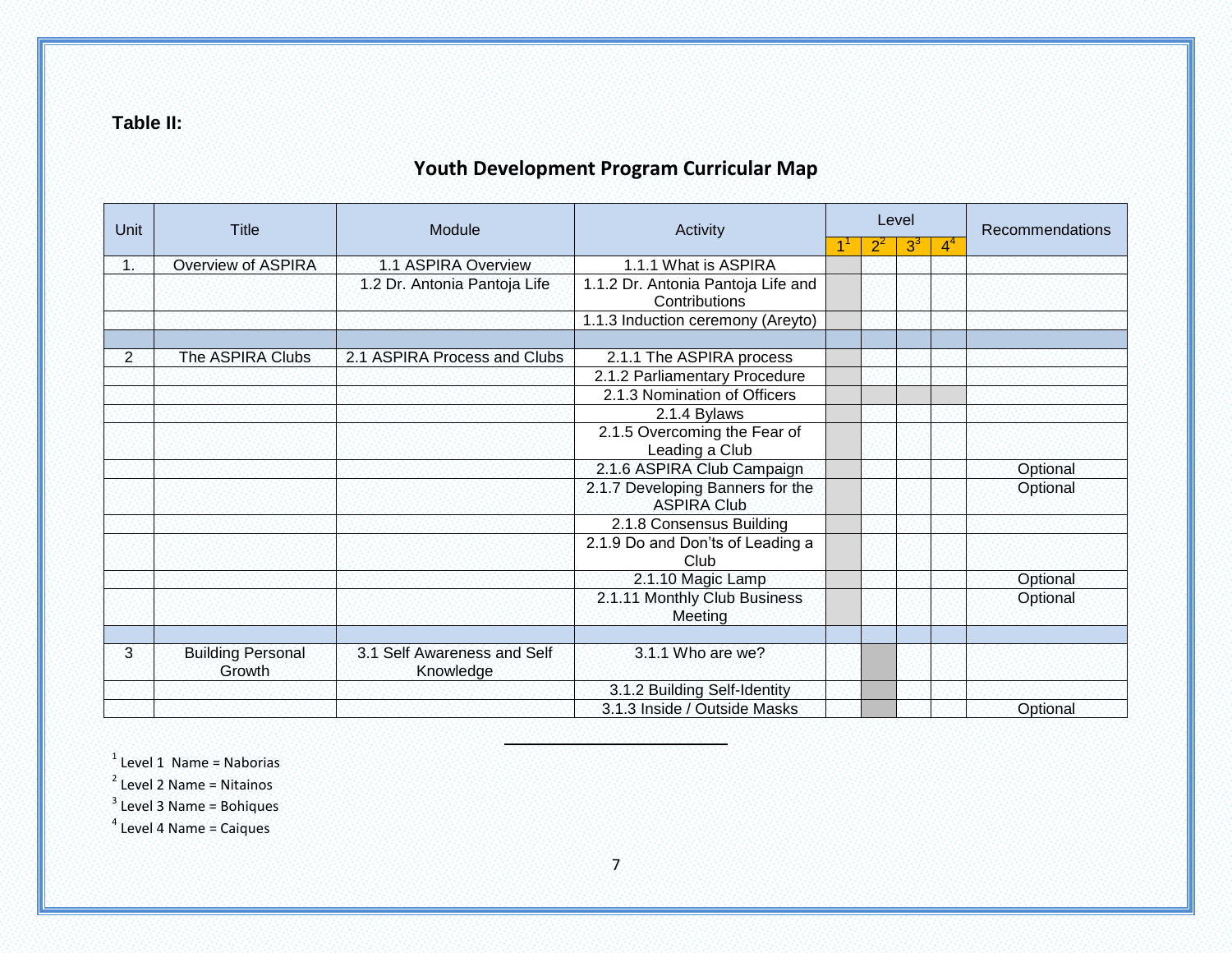| Unit | <b>Title</b> | Module                                                 | Activity                                          |                           | Level |       |                | Recommendations |
|------|--------------|--------------------------------------------------------|---------------------------------------------------|---------------------------|-------|-------|----------------|-----------------|
|      |              |                                                        |                                                   | $\mathbf{1}^{\mathsf{T}}$ | $2^2$ | $3^3$ | 4 <sup>4</sup> |                 |
|      |              |                                                        | 3.1.4 Self-Concepts and Media<br>Influence        |                           |       |       |                | Optional        |
|      |              |                                                        | 3.1.5 Building Self-Esteem                        |                           |       |       |                |                 |
|      |              |                                                        |                                                   |                           |       |       |                |                 |
|      |              | 3.2 Decision Making Skills                             | 3.2.1 Decision Making                             |                           |       |       |                |                 |
|      |              |                                                        |                                                   |                           |       |       |                |                 |
|      |              | 3.3 Communications Skills                              | 3.3.1 Two-Way Communication                       |                           |       |       |                |                 |
|      |              |                                                        | 3.3.2 Choosing your words<br>correctly            |                           |       |       |                |                 |
|      |              |                                                        | 3.3.3 Assertiveness or<br>passiveness             |                           |       |       |                |                 |
|      |              |                                                        | 3.3.4 Anger Management                            |                           |       |       |                |                 |
|      |              |                                                        |                                                   |                           |       |       |                |                 |
|      |              | 3.4 Conflict Resolution                                | 3.4.1 Styles of Handling Conflict                 |                           |       |       |                |                 |
|      |              |                                                        | 3.4.2 Fighting conflict and<br>resolving conflict |                           |       |       |                |                 |
|      |              |                                                        | 3.4.3 Family and conflict                         |                           |       |       |                |                 |
|      |              |                                                        |                                                   |                           |       |       |                |                 |
|      |              | 3.5 Family Enrichment                                  | 3.5.1 The meaning of family                       |                           |       |       |                |                 |
|      |              |                                                        | 3.5.2 Three styles of family<br>leadership        |                           |       |       |                |                 |
|      |              |                                                        | 3.5.3 Family relationships                        |                           |       |       |                |                 |
|      |              |                                                        |                                                   |                           |       |       |                |                 |
|      |              | 3.5 Social Skills                                      | 3.5.1 Active Listening                            |                           |       |       |                |                 |
|      |              |                                                        | 3.5.2 One Way/Two Way<br>Communication            |                           |       |       |                |                 |
|      |              |                                                        | 3.5.3 Building Coping Skills                      |                           |       |       |                | Optional        |
|      |              |                                                        | 3.5.4 The Miracle Workers                         |                           |       |       |                | Optional        |
|      |              |                                                        |                                                   |                           |       |       |                |                 |
|      |              | 3.6 Substance Abuse<br><b>Awareness and Prevention</b> | 3.6.1 Introduction to drugs                       |                           |       |       |                |                 |
|      |              |                                                        | 3.6.2 Recognizing and preventing<br>drug use      |                           |       |       |                |                 |
|      |              | 3.7 Values                                             | 3.7.1 Identify values                             |                           |       |       |                |                 |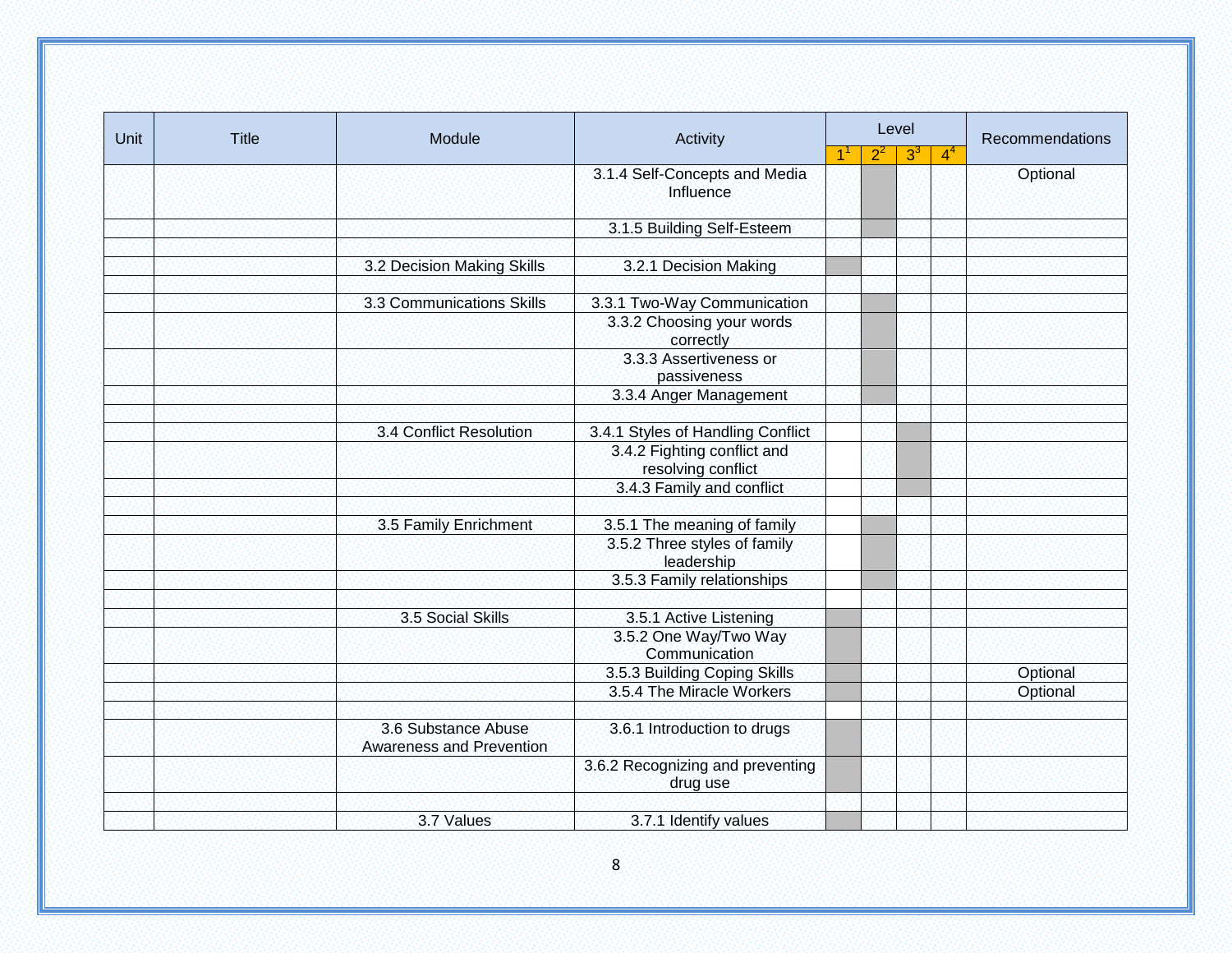| Unit           | <b>Title</b>              | Module                                                            | Activity                                                                              |   |       | Level |       | Recommendations |
|----------------|---------------------------|-------------------------------------------------------------------|---------------------------------------------------------------------------------------|---|-------|-------|-------|-----------------|
|                |                           |                                                                   |                                                                                       | 1 | $2^2$ | $3^3$ | $4^4$ |                 |
|                |                           |                                                                   | 3.7.2 Exploring cultural values                                                       |   |       |       |       |                 |
|                |                           |                                                                   | 3.7.3 Gift from the heart                                                             |   |       |       |       | Optional        |
|                |                           |                                                                   |                                                                                       |   |       |       |       |                 |
|                |                           | 3.8 Personal Mission, Vision,<br>and Goals                        | 3.8.1 Writing a personal vision<br>statement                                          |   |       |       |       |                 |
|                |                           |                                                                   | 3.8.2 Writing a mission statement                                                     |   |       |       |       |                 |
|                |                           |                                                                   |                                                                                       |   |       |       |       |                 |
|                |                           | 3.9 Mentoring                                                     | 3.9.1 Learning about mentoring                                                        |   |       |       |       |                 |
|                |                           |                                                                   | 3.9.2 Group mentoring                                                                 |   |       |       |       | Optional        |
|                |                           |                                                                   |                                                                                       |   |       |       |       |                 |
| $\overline{4}$ | <b>Youth Violence</b>     | 4.1 Youth Violence                                                | 4.1.1 What is youth violence?                                                         |   |       |       |       |                 |
|                |                           |                                                                   | 4.1.2 Goal setting                                                                    |   |       |       |       |                 |
|                |                           | 4.2 Bullying                                                      | 4.2.1 Reasons and effects and<br>effects of bullying                                  |   |       |       |       | Optional        |
|                |                           |                                                                   | 4.2.2 Solutions to bullying                                                           |   |       |       |       |                 |
|                |                           |                                                                   | 4.2.3 Role Play                                                                       |   |       |       |       |                 |
|                |                           |                                                                   |                                                                                       |   |       |       |       |                 |
|                |                           | 4.3 Gang Violence                                                 | 4.3.1 Superlatives                                                                    |   |       |       |       | Optional        |
|                |                           |                                                                   | 4.3.2 Characteristics of a gang<br>member.                                            |   |       |       |       |                 |
|                |                           |                                                                   | 4.3.3 Solutions to gang violence                                                      |   |       |       |       |                 |
|                |                           |                                                                   | 4.3.4 Pledge not to join a gang                                                       |   |       |       |       |                 |
|                |                           |                                                                   |                                                                                       |   |       |       |       |                 |
| 5 <sup>2</sup> | Leadership<br>Development | 5.1 Definition of Leadership and<br><b>Discussion of Theories</b> | 5.1.1 Student definition of<br>theories                                               |   |       |       |       |                 |
|                |                           |                                                                   | 5.1.2 Leadership theories<br>classification                                           |   |       |       |       | Optional        |
|                |                           | 5.2 Types of Leadership                                           | 5.2.1 Identifying leadership traits<br>and types for personal models of<br>leadership |   |       |       |       |                 |
|                |                           | 5.3 Leader and Follower                                           | 5.3.1 The leader                                                                      |   |       |       |       |                 |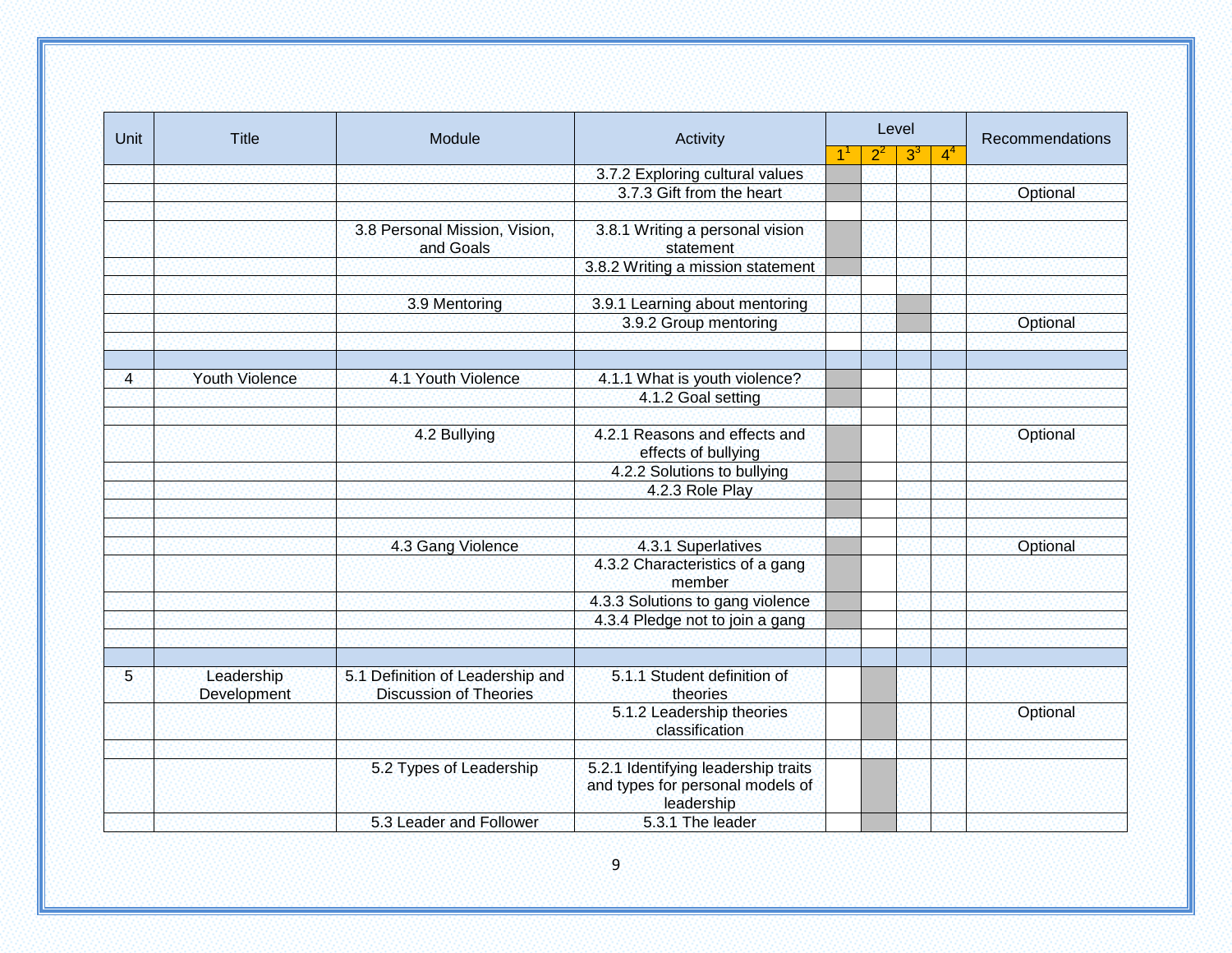| Unit | <b>Title</b>            | Module                                           | Activity                                                                                        | Level |       |                | Recommendations |
|------|-------------------------|--------------------------------------------------|-------------------------------------------------------------------------------------------------|-------|-------|----------------|-----------------|
|      |                         |                                                  |                                                                                                 | $2^2$ | $3^3$ | 4 <sup>4</sup> |                 |
|      |                         | <b>Relations</b>                                 |                                                                                                 |       |       |                |                 |
|      |                         |                                                  | 5.3.2Group dynamics                                                                             |       |       |                |                 |
|      |                         |                                                  |                                                                                                 |       |       |                |                 |
|      |                         | 5.4 Diversity of Leadership                      | 5.4.1 Profile of Latino leaders                                                                 |       |       |                | Optional        |
|      |                         |                                                  | 5.4.2 Dimensions of diversity                                                                   |       |       |                | Optional        |
|      |                         |                                                  | 5.4.3 Gender issues                                                                             |       |       |                |                 |
|      |                         |                                                  |                                                                                                 |       |       |                |                 |
|      |                         | 5.5 Defining Leadership Styles                   | 5.5.1 Styles vs. Types                                                                          |       |       |                |                 |
|      |                         |                                                  | 5.5.2 Leadership styles                                                                         |       |       |                |                 |
|      |                         |                                                  |                                                                                                 |       |       |                |                 |
|      |                         | 5.6 Types of Power for Leaders                   | 5.6.1 Recognizing types of power                                                                |       |       |                | Optional        |
|      |                         | 5.7 Individual Differences                       | 5.7.1 Identifying personal comfort<br>with leadership traits                                    |       |       |                | Optional        |
|      |                         | 5.8 Leadership as a process                      | 5.8.1 What is the process                                                                       |       |       |                |                 |
|      |                         | 5.9 Conflict Resolution                          | 5.9.1 Conflict resolution styles<br>5.9.2 Conflict resolution<br>techniques and problem solving |       |       |                |                 |
|      |                         |                                                  | 5.9.3 Empathetic listening                                                                      |       |       |                | Optional        |
| 6    | <b>Academic Success</b> | 6.1 Study Skills and Time<br>Management          | 6.1.1 Is education important to<br>you?                                                         |       |       |                |                 |
|      |                         |                                                  | 6.1.2 Study habits                                                                              |       |       |                |                 |
|      |                         |                                                  | 6.1.3 Note-taking and highlighting                                                              |       |       |                |                 |
|      |                         |                                                  | 6.1.4 Time management                                                                           |       |       |                |                 |
|      |                         |                                                  |                                                                                                 |       |       |                |                 |
|      |                         | 6.2 Academic Planning and<br><b>Goal Setting</b> | 6.2.1 Goal Setting                                                                              |       |       |                |                 |
|      |                         |                                                  | 6.2.2 Academic and career<br>portfolio                                                          |       |       |                |                 |
|      |                         | 6.3 Investigating College                        | 6.3.1 Types of college and types<br>of degrees                                                  |       |       |                |                 |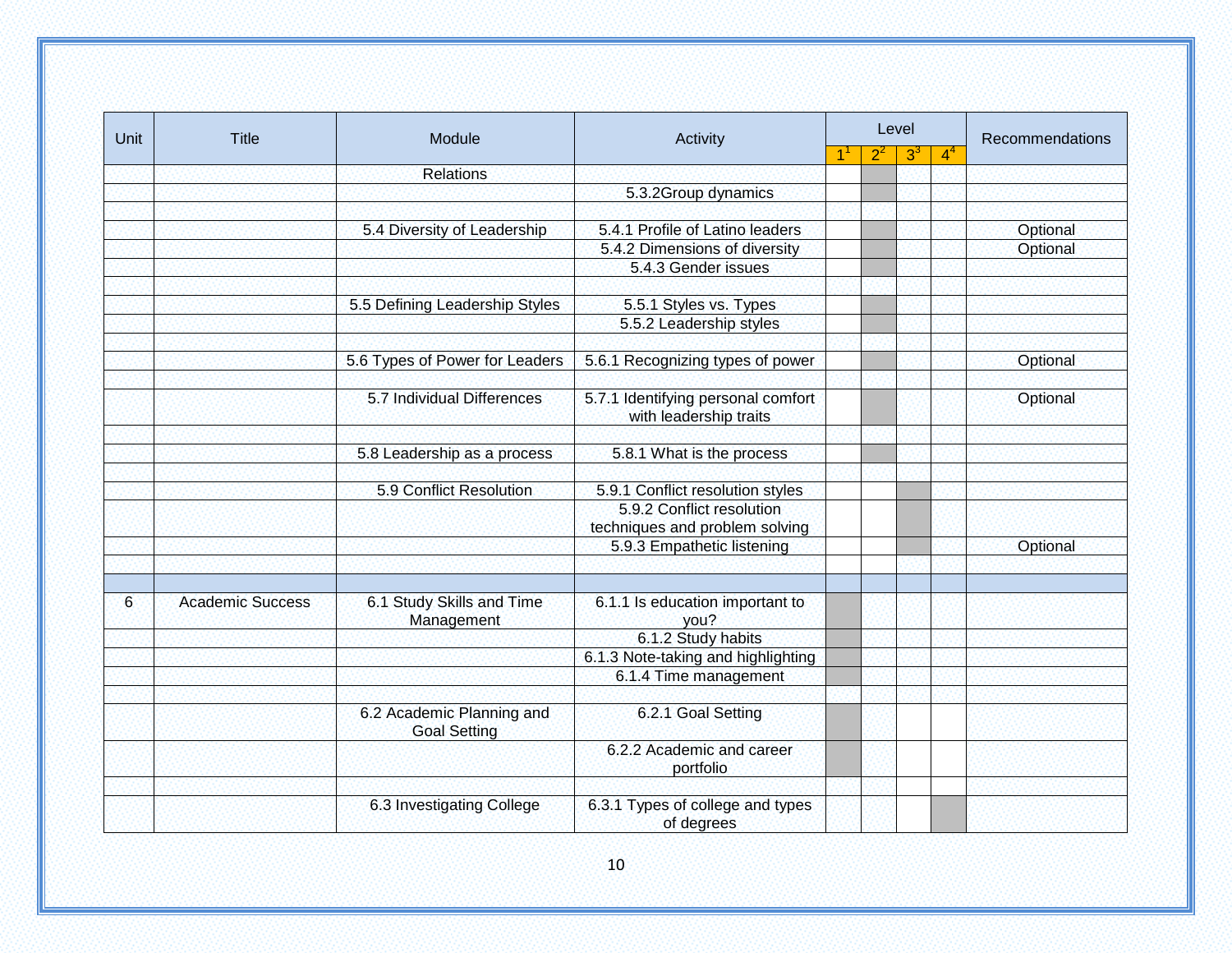| Unit         | <b>Title</b>             |                                                        | Module                                               |   | Level |       | Activity |          |  | Recommendations |
|--------------|--------------------------|--------------------------------------------------------|------------------------------------------------------|---|-------|-------|----------|----------|--|-----------------|
|              |                          |                                                        |                                                      | 1 | $2^2$ | $3^3$ | $4^4$    |          |  |                 |
|              |                          |                                                        | 6.3.2 Testing, applications and<br>financial aid     |   |       |       |          |          |  |                 |
|              |                          |                                                        | 6.3.3 Selecting a college                            |   |       |       |          |          |  |                 |
|              |                          |                                                        |                                                      |   |       |       |          |          |  |                 |
|              |                          |                                                        |                                                      |   |       |       |          |          |  |                 |
| 7.           | <b>Career Awareness</b>  | 7.1 Personal Analysis and<br><b>Career Exploration</b> | 7.1.1 Self-assessment                                |   |       |       |          |          |  |                 |
|              |                          |                                                        | 7.1.2 Career games                                   |   |       |       |          | Optional |  |                 |
|              |                          |                                                        | 7.1.3 Students explore careers                       |   |       |       |          |          |  |                 |
|              |                          |                                                        | 7.1.4 What do you want to be?                        |   |       |       |          |          |  |                 |
|              |                          |                                                        |                                                      |   |       |       |          |          |  |                 |
|              |                          | 7.2 Career Decision Making                             | 7.2.1 Decision-making process                        |   |       |       |          |          |  |                 |
|              |                          |                                                        | 7.2.2 Career Decision making                         |   |       |       |          |          |  |                 |
|              |                          |                                                        |                                                      |   |       |       |          |          |  |                 |
|              |                          | 7.3 Paths to Careers                                   | 7.3.1 Your Future                                    |   |       |       |          |          |  |                 |
|              |                          |                                                        | 7.3.2 Guest speaker - Academic<br>Advisor            |   |       |       |          | Optional |  |                 |
|              |                          |                                                        | 7.3.3 Resume, cover letter and<br>interview building |   |       |       |          |          |  |                 |
|              |                          |                                                        |                                                      |   |       |       |          |          |  |                 |
| $\mathbf{8}$ | Community<br>Involvement | 8.1 Defining Community                                 | 8.1.1 Defining community                             |   |       |       |          |          |  |                 |
|              |                          | 8.2 The Influence of Culture on<br>Community           | 8.2.1 Culture and community                          |   |       |       |          |          |  |                 |
|              |                          |                                                        | 8.2.2 Community leader<br>workshop                   |   |       |       |          |          |  |                 |
|              |                          |                                                        | 8.2.3 Understanding culture                          |   |       |       |          |          |  |                 |
|              |                          |                                                        | 8.2.4 Community - Analyzing<br>Latinidad             |   |       |       |          | Optional |  |                 |
|              |                          | 8.3 Community Values                                   | 8.3.1 Your place in the community                    |   |       |       |          | Optional |  |                 |
|              |                          |                                                        | 8.3.2 Neighborhood Development                       |   |       |       |          | Optional |  |                 |
|              |                          |                                                        |                                                      |   |       |       |          |          |  |                 |
|              |                          | 8.4 Community Assessment                               | 8.4.1 The community in which you                     |   |       |       |          |          |  |                 |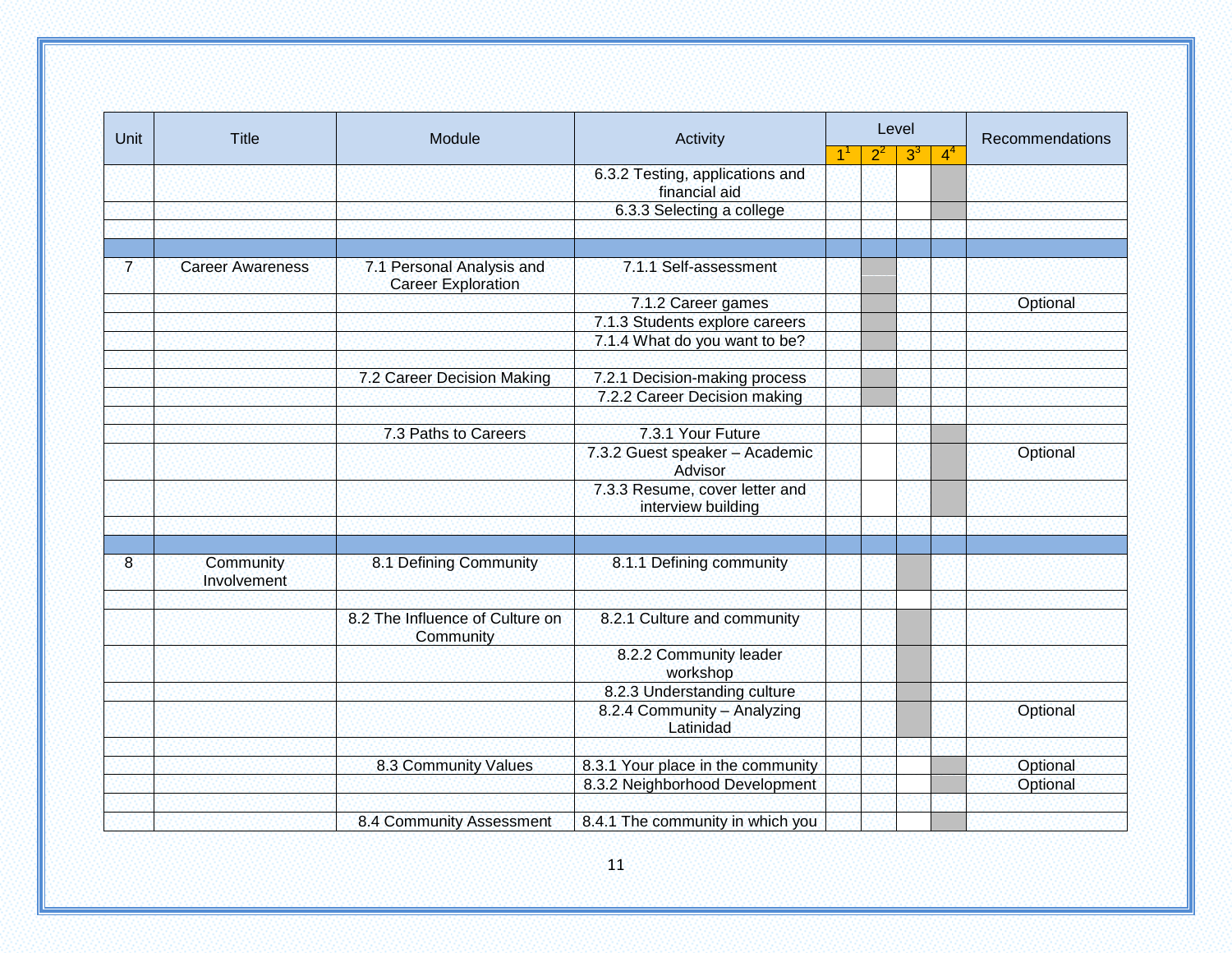| <b>Unit</b>     | <b>Title</b>                               | Module                                     | Activity                                             | Level |       |       |                | Recommendations |
|-----------------|--------------------------------------------|--------------------------------------------|------------------------------------------------------|-------|-------|-------|----------------|-----------------|
|                 |                                            |                                            |                                                      |       | $2^2$ | $3^3$ | 4 <sup>4</sup> |                 |
|                 |                                            |                                            | live                                                 |       |       |       |                |                 |
|                 |                                            |                                            |                                                      |       |       |       |                |                 |
|                 |                                            | 8.5 Community Service                      | 8.5.1 Project development<br>workshop                |       |       |       |                |                 |
|                 |                                            |                                            | 8.5.2 Project action                                 |       |       |       |                |                 |
|                 |                                            |                                            | 8.5.3 Final project presentations                    |       |       |       |                |                 |
|                 |                                            |                                            |                                                      |       |       |       |                |                 |
|                 |                                            |                                            |                                                      |       |       |       |                |                 |
| $\overline{9}$  | <b>Building Cultural</b><br>Awareness      | 9.1 Latino Culture                         | 9.1.1 The meaning of culture and<br>heritage         |       |       |       |                |                 |
|                 |                                            |                                            | 9.1.2 Latino race or culture                         |       |       |       |                | Optional        |
|                 |                                            |                                            | 9.1.3 My favorite holiday                            |       |       |       |                | Optional        |
|                 |                                            |                                            | 9.1.4 Labor day around the world                     |       |       |       |                | Optional        |
|                 |                                            |                                            |                                                      |       |       |       |                |                 |
|                 |                                            | 9.2 Diversity                              | 9.2.1 Diversity                                      |       |       |       |                |                 |
|                 |                                            |                                            | 9.2.2 The family                                     |       |       |       |                |                 |
|                 |                                            |                                            | 9.2.3 Cultural project                               |       |       |       |                | Optional        |
|                 |                                            |                                            |                                                      |       |       |       |                |                 |
|                 |                                            | 9.3 Prejudice                              | 9.3.1 Group stereotyping                             |       |       |       |                |                 |
|                 |                                            |                                            | 9.3.2 Stereotyping and religions                     |       |       |       |                | Optional        |
|                 |                                            |                                            | 9.3.3 Latina/Latino images /<br>communications power |       |       |       |                |                 |
|                 |                                            |                                            | 9.3.4 Racism                                         |       |       |       |                |                 |
|                 |                                            |                                            | 9.3.5 Homophobia                                     |       |       |       |                |                 |
|                 |                                            |                                            |                                                      |       |       |       |                |                 |
|                 |                                            |                                            |                                                      |       |       |       |                |                 |
| 10 <sup>1</sup> | <b>Public Policy</b><br>Leadership Program | 10.1 Understanding Public<br><b>Policy</b> | 10.1.1 Overview of public policy                     |       |       |       |                |                 |
|                 |                                            |                                            |                                                      |       |       |       |                |                 |
|                 |                                            | 10.2 Advocacy Model                        | 10.2.1 Identification of community<br><b>issues</b>  |       |       |       |                |                 |
|                 |                                            |                                            | 10.2.2 Media Advocacy                                |       |       |       |                |                 |
|                 |                                            |                                            | 10.2.3 The art of collaboration                      |       |       |       |                |                 |
|                 |                                            |                                            |                                                      |       |       |       |                |                 |
|                 |                                            | 10.3 Public policy Analysis                | 10.3.1 Analyzing public policy<br><b>issues</b>      |       |       |       |                |                 |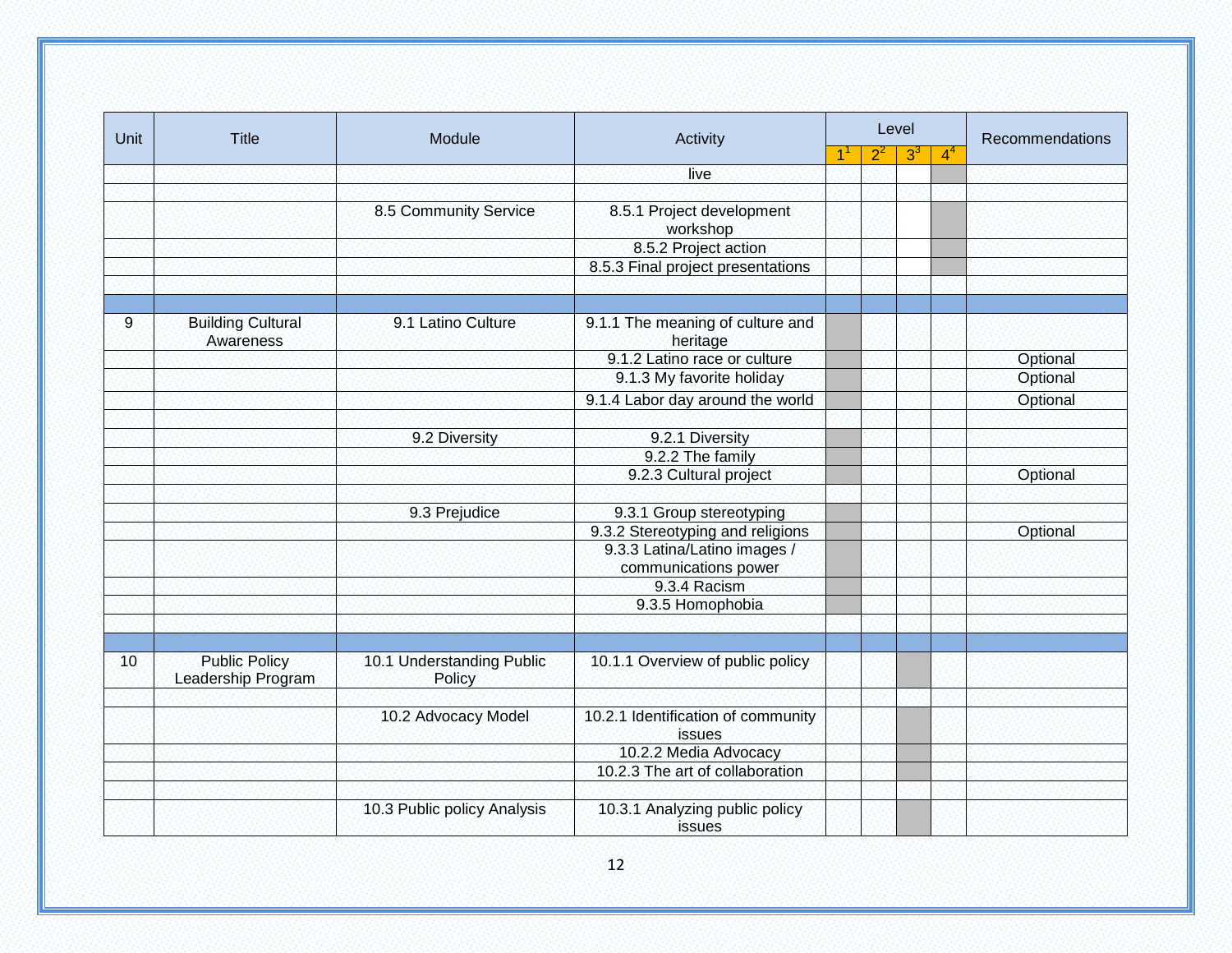| Unit | Title                                              | Module                                   | Activity                                                       | Level |       |       | <b>Recommendations</b> |          |
|------|----------------------------------------------------|------------------------------------------|----------------------------------------------------------------|-------|-------|-------|------------------------|----------|
|      |                                                    |                                          |                                                                |       | $2^2$ | $3^3$ | 4 <sup>4</sup>         |          |
|      |                                                    |                                          | 10.3.2 Force field analysis                                    |       |       |       |                        | Optional |
|      |                                                    |                                          | 10.3.3 Building a logic map                                    |       |       |       |                        | Optional |
|      |                                                    |                                          |                                                                |       |       |       |                        |          |
|      |                                                    | 10.4 Developing a Policy Brief           | 10.4.1 Overview of developing a<br>policy brief                |       |       |       |                        |          |
|      |                                                    |                                          | 10.4.2 Interaction with key<br>decision makers                 |       |       |       |                        |          |
|      |                                                    |                                          |                                                                |       |       |       |                        |          |
|      |                                                    |                                          |                                                                |       |       |       |                        |          |
| 91   | Financial Literacy and<br><b>Personal Finances</b> | 11.1 Introduction to Personal<br>Finance | 11.1.1 Defining personal finance                               |       |       |       |                        |          |
|      |                                                    |                                          | 11.1.2 Recognizing spending<br>value                           |       |       |       |                        |          |
|      |                                                    |                                          | 11.1.3 Identifying ideal life style                            |       |       |       |                        |          |
|      |                                                    |                                          | 11.1.4 Acknowledge financial                                   |       |       |       |                        |          |
|      |                                                    |                                          | planning process                                               |       |       |       |                        |          |
|      |                                                    |                                          |                                                                |       |       |       |                        |          |
|      |                                                    | 11.2 ABCs of a Checking<br>Account       | 11.2.1 Acknowledge purposes of<br>checking account             |       |       |       |                        |          |
|      |                                                    |                                          | 11.2.2 Shopping for cash,<br>checking, or credit               |       |       |       |                        |          |
|      |                                                    |                                          | 11.2.3 Recognizing the checking<br>account application process |       |       |       |                        |          |
|      |                                                    |                                          | 11.2.4 Writing a deposit slip                                  |       |       |       |                        |          |
|      |                                                    |                                          | 11.2.5 Depositing a check                                      |       |       |       |                        |          |
|      |                                                    |                                          |                                                                |       |       |       |                        |          |
|      |                                                    | 11.3 Budgeting                           | 11.3.1 Recognizing the<br>importance of the budget             |       |       |       |                        |          |
|      |                                                    |                                          | 11.3.2 Building a monthly budget                               |       |       |       |                        |          |
|      |                                                    |                                          | 11.3.3 Recognizing steps to a<br>balance budget                |       |       |       |                        |          |
|      |                                                    |                                          |                                                                |       |       |       |                        |          |
|      |                                                    | 11.4 Establishing Credit                 | 11.4.1 Recognizing types of credit                             |       |       |       |                        |          |
|      |                                                    |                                          | 11.4.2 Recognizing sources of<br>credit                        |       |       |       |                        |          |
|      |                                                    |                                          | 11.4.3 Recognizing safeguard                                   |       |       |       |                        |          |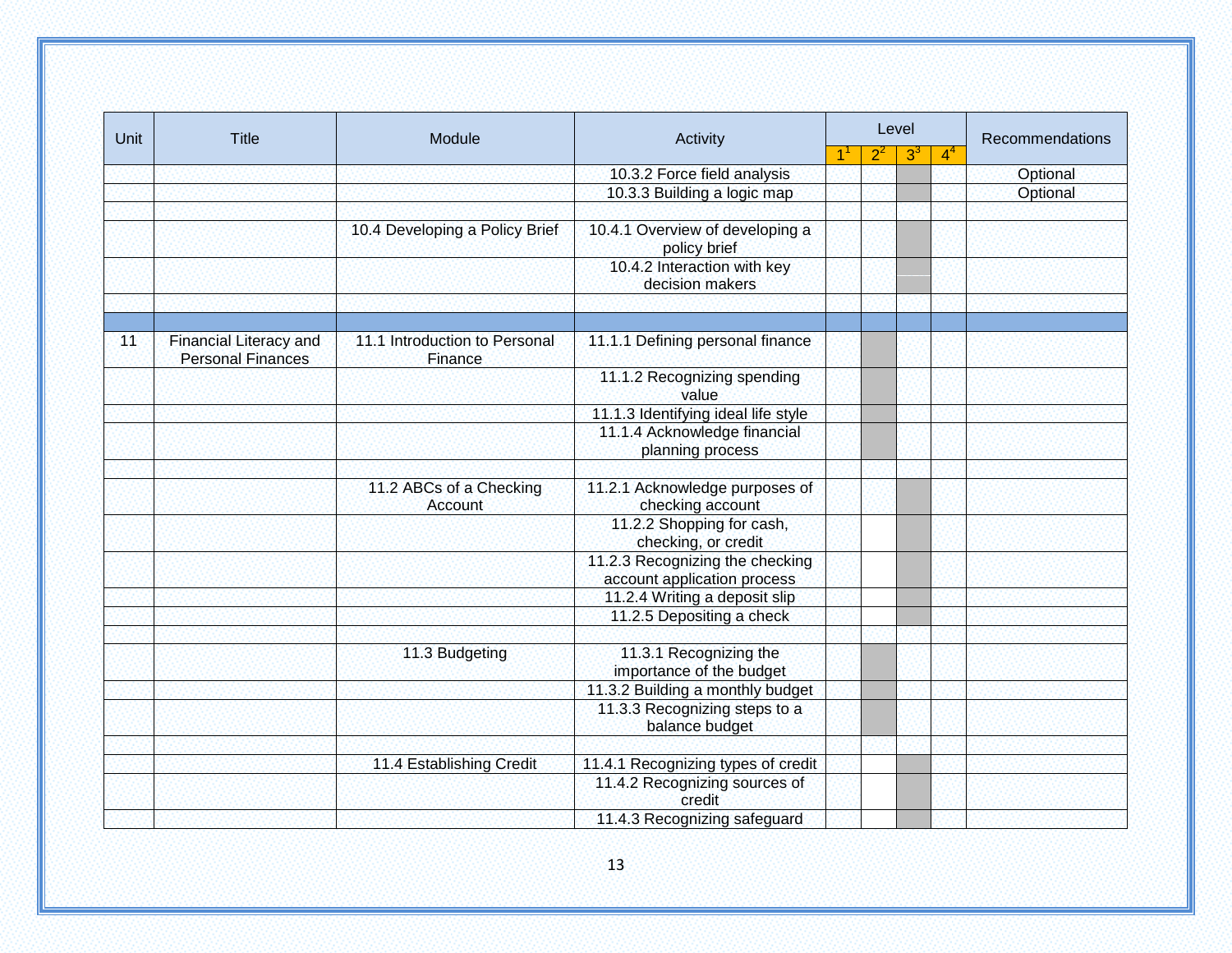| <b>Unit</b><br>Title |                                                                |                                             |  |       | Recommendations |
|----------------------|----------------------------------------------------------------|---------------------------------------------|--|-------|-----------------|
|                      |                                                                |                                             |  |       |                 |
|                      | issues for credit application                                  |                                             |  |       |                 |
|                      | 11.4.4 Recognizing credit<br>application process               |                                             |  |       |                 |
|                      | ask for credit card shopping                                   |                                             |  |       |                 |
|                      | 11.4.6 Comparing critical factors<br>for credit card purchases |                                             |  |       | Optional        |
|                      | 11.4.7 Depositing a check                                      |                                             |  |       |                 |
|                      | Module                                                         | Activity<br>11.4.5 Determining questions to |  | Level |                 |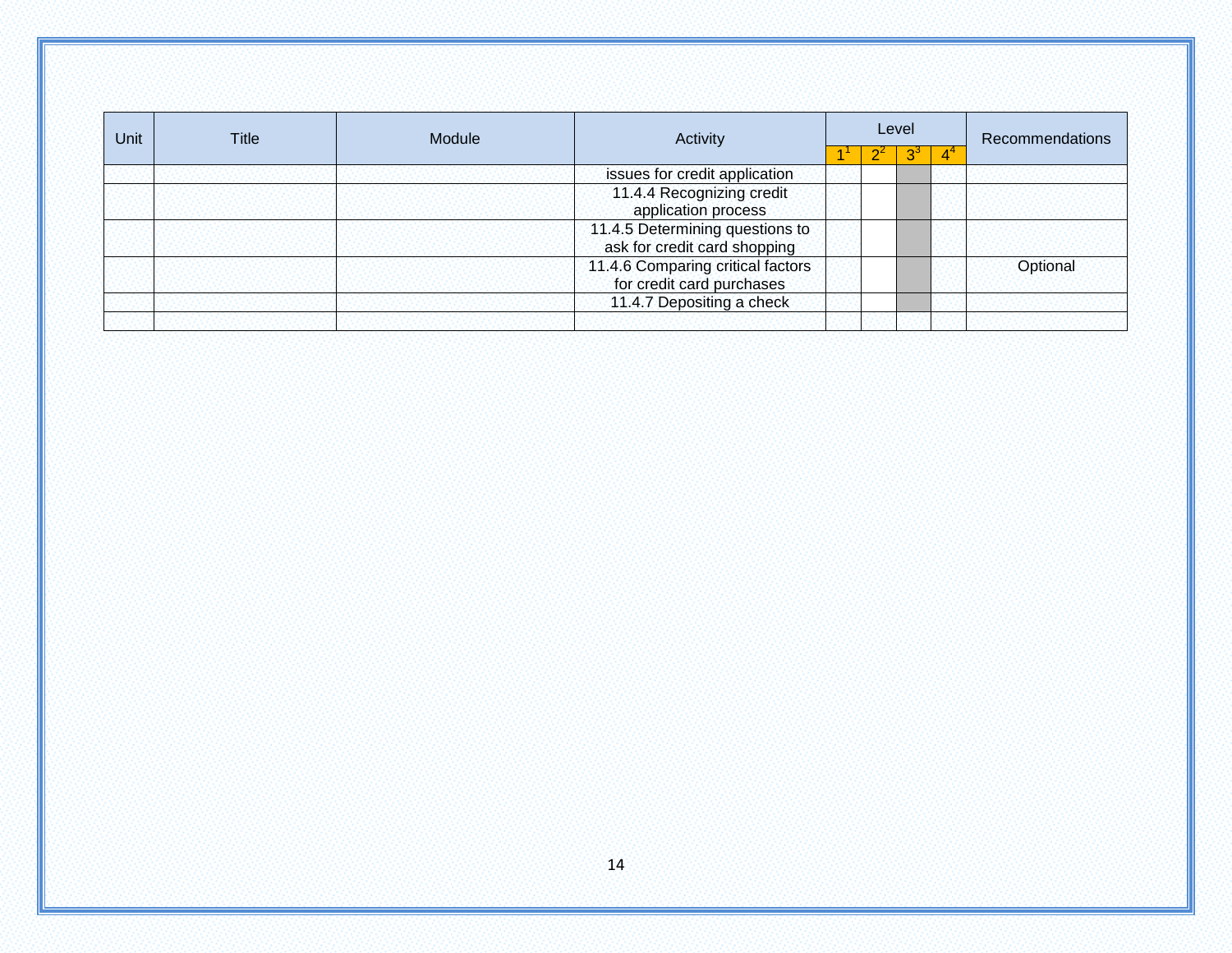# **Unit Structure**

Each unit has a cover page that includes a course description, goals for the unit, and resources needed. For each module, there is a list of objectives, followed by a context.

#### **Objectives**

Objectives direct students in the completion of each activity by providing goals and expectations. Objectives maintain direction and serve as a guiding tool in connecting ASPIRA's philosophies with each task.

#### **Handouts & Resources Needed:**

#### *Handouts:*

Under each module, a list of resources needed for the activities is included. Make sure to have all resources needed, including handouts that need to be duplicated, before starting an activity. The handouts are labeled to indicate module and activity number. For example, 1.1 refers to module one, activity one. Make sure you have the correct handout to provide to participants before making copies. In some cases, there are activities directed to high school students, while others are for middle school students. For example, in activity two of the Personal Growth Unit, Module two; (*Risky Situations*) the facilitator will provide the handout to the participants depending on whether they are middle or high school students.

#### *Films/videos:*

In all modules, the use of videos is suggested. Most videos are available from YouTube. To ensure access we have provided a link to the file and/or provide a QR Code to access the video using a smart phone. Please If you plan on using videos pre view them prior to introducing it to participants. These will allow you to identify important points and formulate questions to ask participants during the discussion. Make sure to have the proper equipment, such as a computer, projector, or DVD player.

#### *Materials:*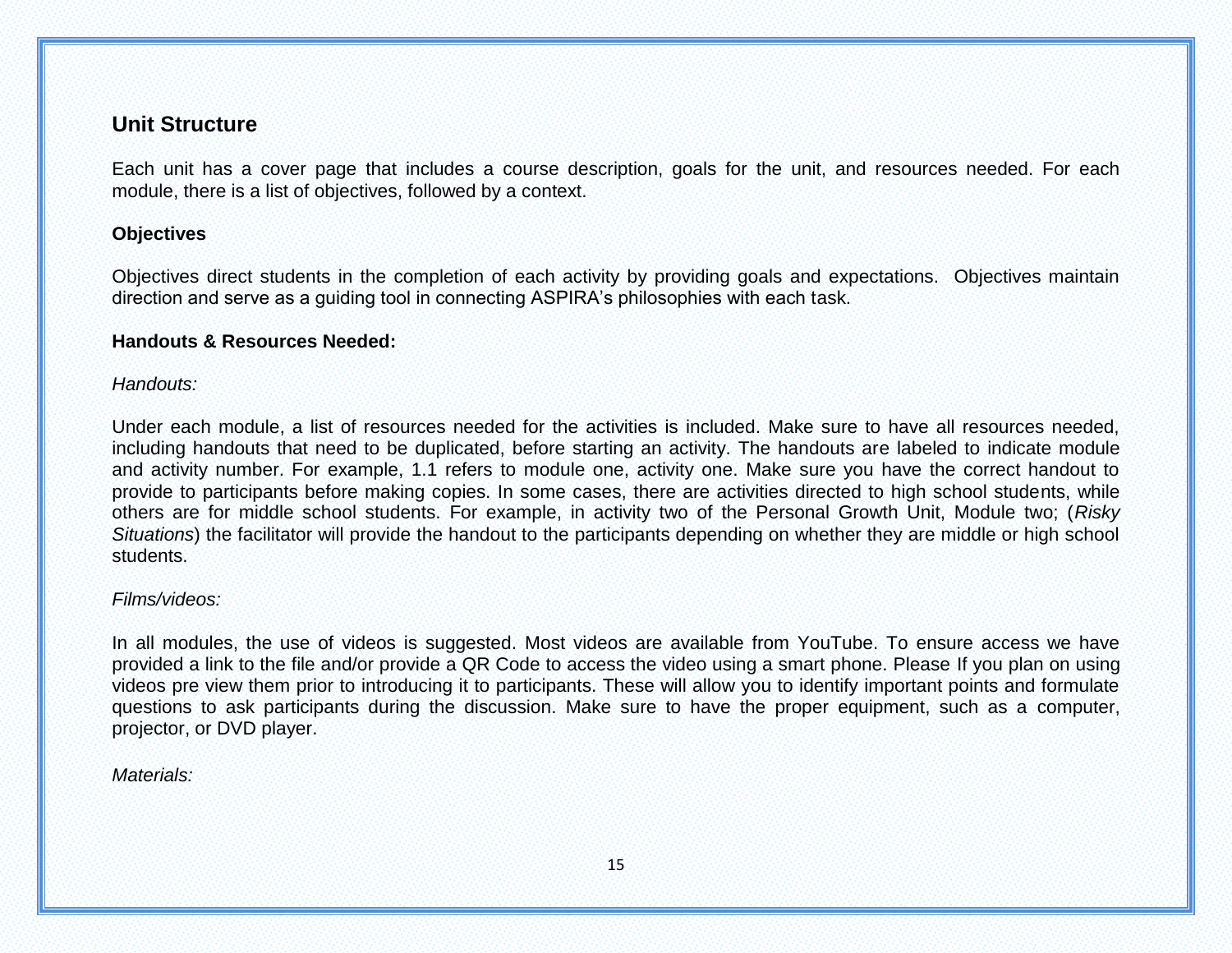It is imperative that the facilitator plan accordingly and be prepared with all materials needed before each session. Having paper, pens or pencils and journals for all students is important. While other materials such as post cards, tape, crayons or color markers are not needed for all activities, having them accessible may be a good idea. Besides these general materials, the Personal Growth Unit requires other items such as string, earplugs or headphones, scarves and a rope. Make sure to have these items in order to carry out these activities as suggested.

Additionally, it is important for the facilitator to have a flip chart or a blackboard with its appropriate markers to take notes during discussions. Likewise, having a dictionary handy may be useful. It may be possible to access a dictionary electronically at [http://www.merriam-webster.com/;](http://www.merriam-webster.com/) however, a hardcopy is recommended. Whenever possible, expose students to the different computer applications. Some students may not have their own computer at home; encourage them to use the ASPIRA technology center or to visit their local libraries. Below are listed the materials needed to carry out the Curriculum activities.

- Sheet of paper- one for each participant
- Pens/pencils
- Journals one per students
- Post cards
- $\bullet$  Tape
- Crayons/color markers
- Flit chart/blackboard
- Dictionary
- Computers with access to the Internet
- Blindfolds (for Unit IV, Module #3)
- String (for Unit IV, Module #3)
- Earplugs or Headphones (for Unit IV, Module #3)
- Scarves (for Unit IV, Module #3)
- Rope (for Unit IV, Module #11)

# **Activities**

All modules contain a series of activities. While it is encouraged that each activity be implemented, there is some degree of flexibility for the facilitator given time considerations. Additionally, there are some units that contain more advanced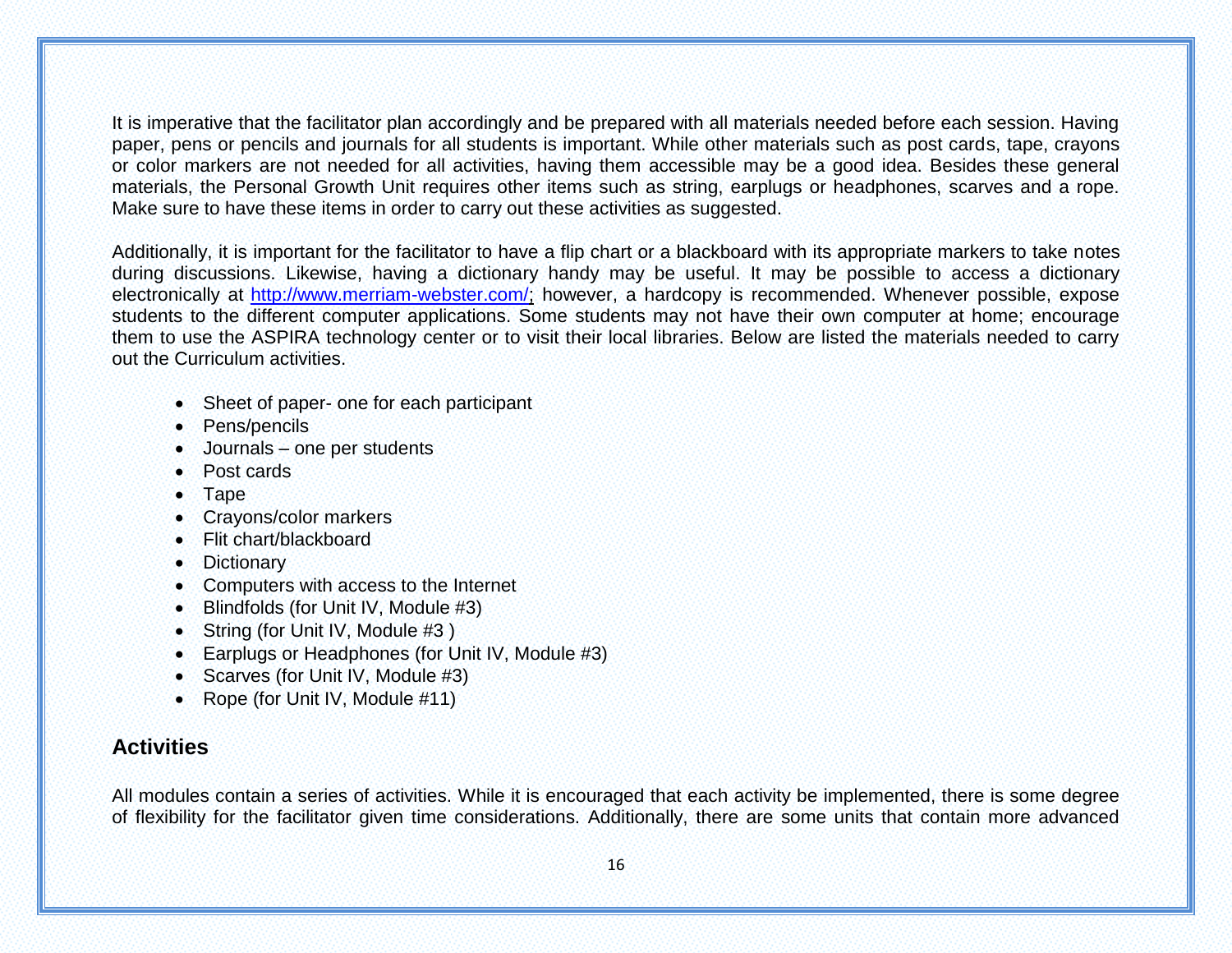activities, which can be implemented with participants who have been in the program for some time. Each activity is numbered and titled to reflect a given topic. Whenever possible, time limitations are suggested. Under each activity, the procedure is explained in a bullet point format. Note that each activity is initiated with an icebreaker and concluded with a debriefing. The facilitator is highly encouraged to take advantage of the icebreakers provided in Appendix I.

#### **Context**

The contextual framework provides an introduction to the participants that aids them in connecting the material to their everyday lives. By contextualizing activities, facilitators can enhance the learning experience by creating emotional and intellectual links between the students and the materials. In understanding how each subject affects our personal, cultural, and community experience we are encouraged to learn at a more meaningful level because we are, in fact, learning about ourselves.

#### **Procedure**

Facilitators are encouraged to use the procedures outlined in the Curriculum that serve as a guide for effective group process. Learning in groups promotes the exchange of diverse ideas, deepening the learning experience beyond the paper curriculum. These procedures encourage group participation and involvement through critical thinking activities pertaining to peer-interaction, self-reflection, and social and cultural awareness, all with the aim of being interesting and fun!

#### **Icebreakers:**

A list of icebreakers is provided in Appendix B for the facilitator to use at the beginning of each activity. Also consider using icebreakers that have proven successful in previous workshops. Icebreakers also serve as warm-up exercises, which increase positive group interaction. Moreover, icebreakers are especially useful for shy or introverted students as they help them to relax, gain motivation and to share with others.

#### **Journaling:**

Make sure to have participants write in their journals upon conclusion of an activity to respond to questions provided or to reflect on the activities. The reflective entry should combine what they have learned in the classroom from the activities and discussions and what they have experienced outside of the classroom that relates to the subject. The journals should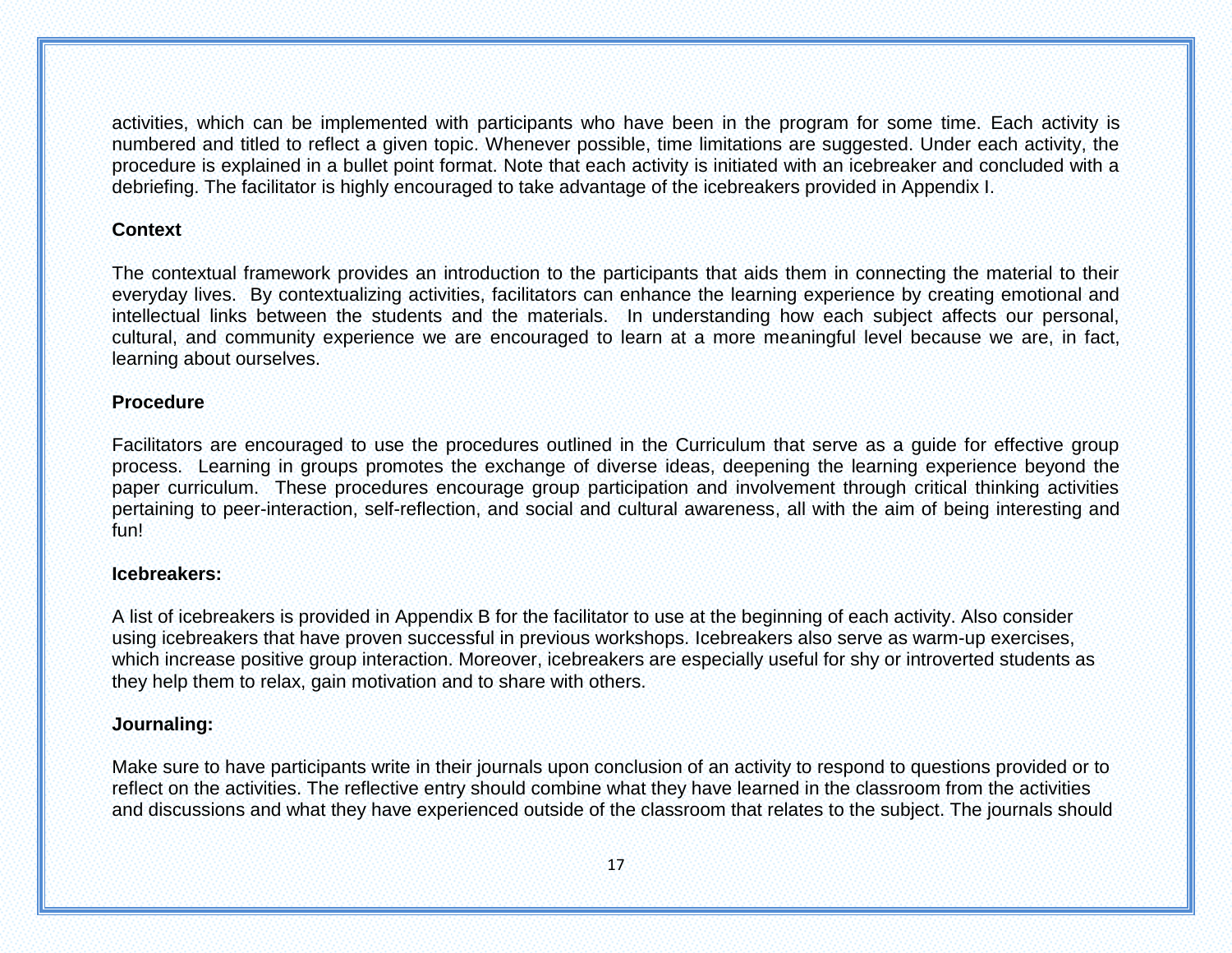contain a personal philosophy of leadership, statements describing how they are achieving the stated course objectives, and analysis of and impressions of the activities. The last entry of the semester should be a summary discussing what they have learned about themselves and their own development as leaders. Explain to participants that you will be reviewing their journal entries. This is an excellent way to have participants develop their creative and analytical skills. Also, journaling helps students in self-reflection. Initially, it may be difficult for participants to engage in writing in their journals; emphasize the importance of recording their thoughts. Make sure to collect the journals bi-weekly or -monthly and respond to students' reflections. This will help to motivate them to continue to express their opinions, ideas and concerns.

#### **Debriefing:**

Debriefing after every activity and at the end of each unit is fundamental in a leadership development program. During debriefing, the facilitator provides an overview of the objectives for the activity. The facilitator summarizes what was examined during the workshop and highlights important areas covered. Debriefing also gives participants the opportunity to express their opinions and concerns or raise further questions. The facilitator may challenge participants by asking questions such as:

- o Can anyone give a description of their observations?
- o What did you learned from this activity?
- o Why is this issue important to us? What does it mean?

Once the debriefing takes place, give a brief overview of the activities for the next session and remind participants to complete their journal entries.

# **Homework Assignments**

It cannot be emphasized enough how important it is for the facilitator to be prepared for the activities prior to the actual session. Some activities require participants to complete a homework assignment. Make sure to explain to the participants the purpose of a given assignment. Remind them that the next activity will be based on that assignment; thus, it must be completed in order to proceed with that activity.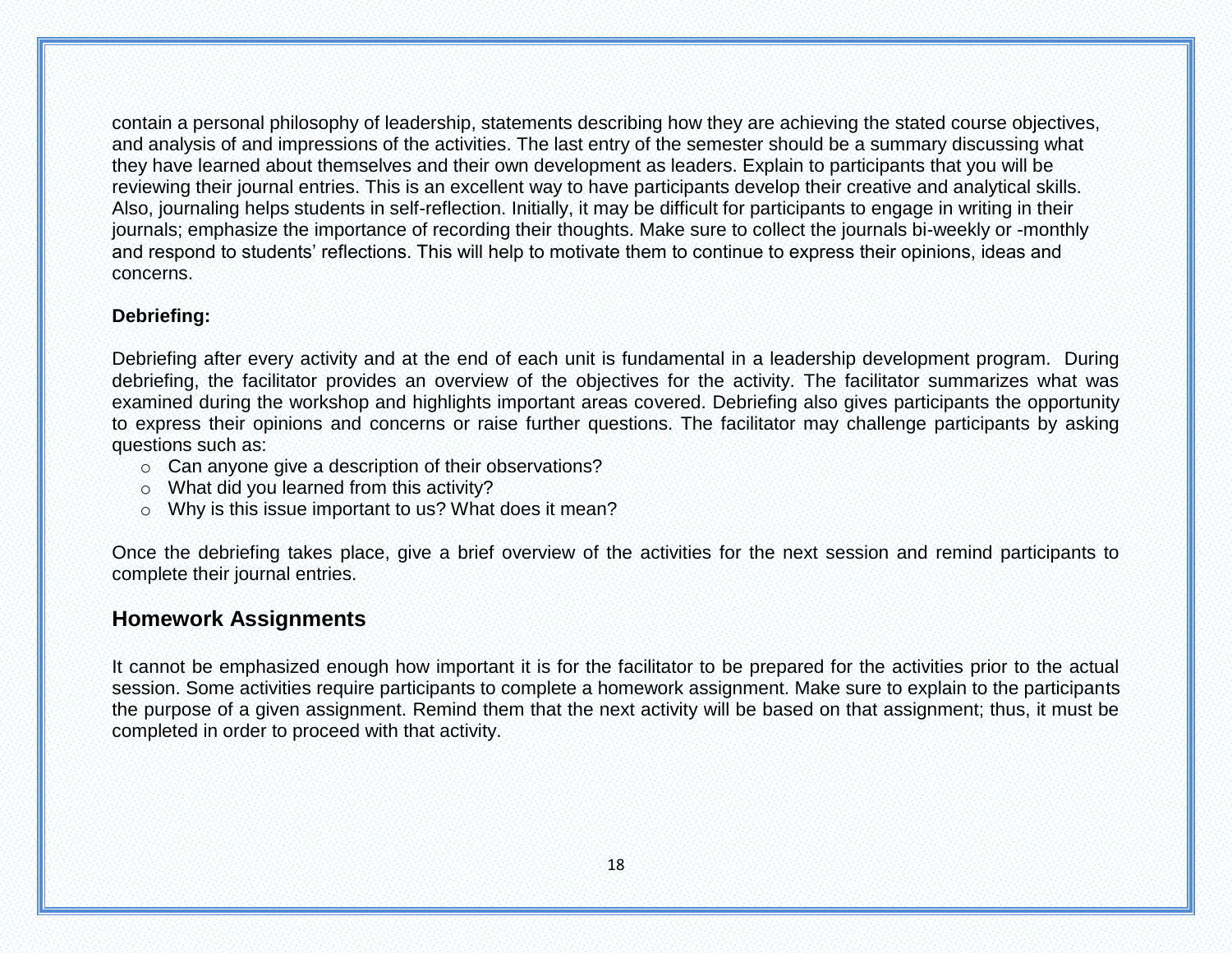# **Evaluation**

In implementing the Curriculum, evaluation is a very important aspect of the program. Facilitators will need to ask participants to fill out a feedback form upon conclusion of each unit. The facilitator will also be asked to provide feedback about the effectiveness and adequacy of the activities in serving youth. The feedback form is included in Appendix C. The feedback gathered from these tools will allow ASPIRA to make necessary improvements on the Curriculum.

# **The ASPIRA Association**

The ASPIRA Association is the nation's leading Hispanic youth serving organization. Established in 1961 as a 501(c) (3), ASPIRA is a national nonprofit organization dedicated to enriching the education and leadership capacity of youth. ASPIRA serves over 55,000 youth and young adults in low-income communities each year through the ASPIRA Leadership Clubs and an array of after-school personal and career counseling, mentoring, tutoring, and academic enrichment programs.

Since its formation ASPIRA has grown from a small nonprofit agency in New York City to a national association with statewide Associate Offices in CT, FL, IL, MA, NJ, NY, PA, DE, and Puerto Rico, and a National Office in Washington, D.C.

ASPIRA's primary mission is to foster the socioeconomic development of the Latino community. To ensure the success of that mission, ASPIRA focuses on programming that encourages Hispanic youth to be aware of the needs, and potential of their community. Additionally, ASPIRA fosters a commitment for youth to use their skills to further the development of their communities. ASPIRA also promotes advocacy, community-based research and supports the Latino culture while preserving the use of the Spanish language.

# **Acknowledgement**

ASPIRA is also currently working on the translation of the Curriculum into Spanish.

This publication was made possible by a generous grant from the U.S Department of Justice, Office of Juvenile Justice and Delinquency Prevention (2007-JL-FX-0050). Several individuals and organizations contributed to this publication including ASPIRA National Office, ASPIRA Associate Offices and ASPIRA Public Policy Interns.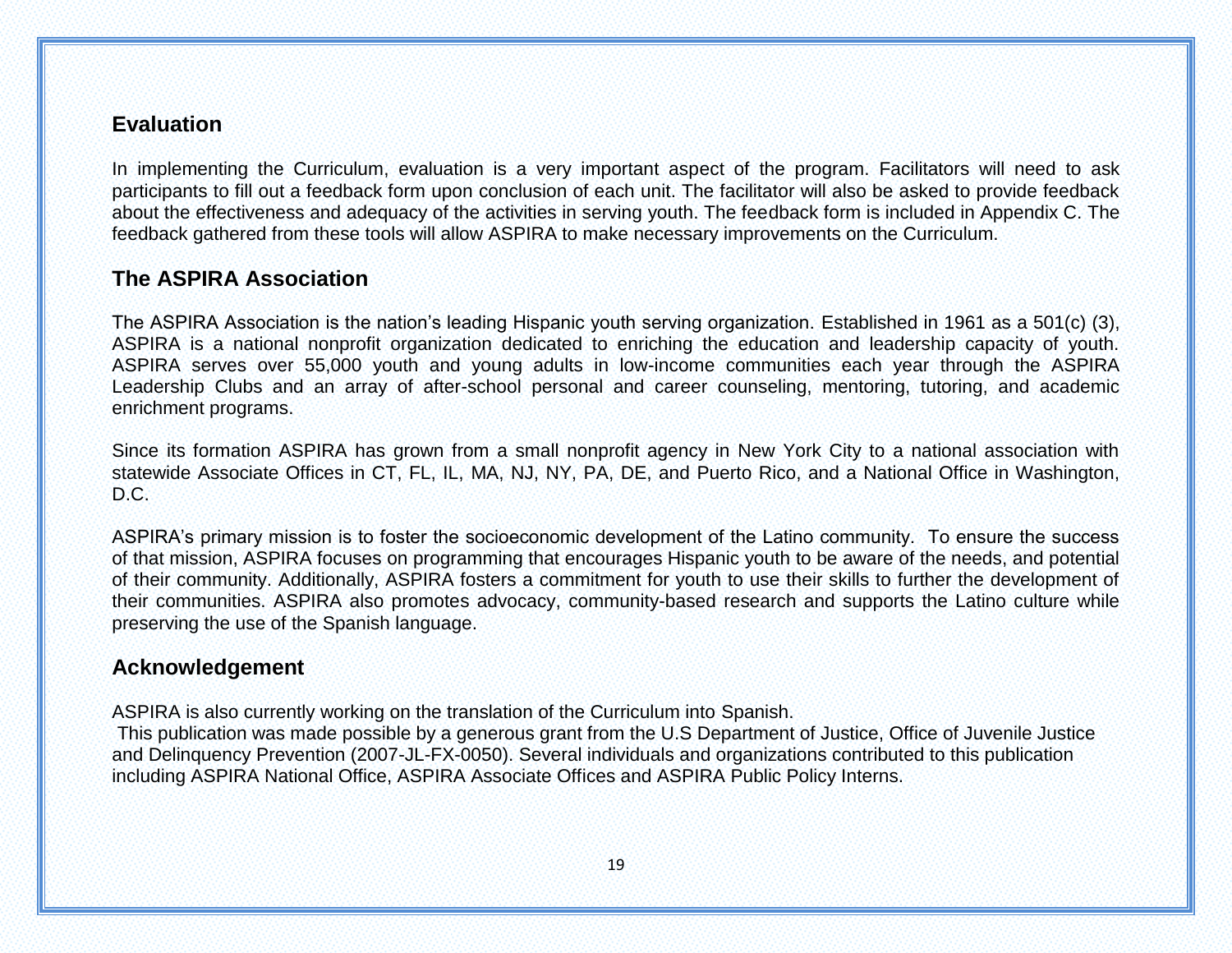Any questions related to this publication should be directed to the ASPIRA Office of Public Policy and Federal Relations at (202) 835-3600, Ext. 114 or Ext. 120. Hilda Crespo, Project Director: [hcrespo@aspira.org](mailto:hcrespo@aspira.org) Yseth Laboy, Project Support Specialist: [ylaboy@aspira.org](mailto:ylaboy@aspira.org)

# **Disclaimer**

All names and examples provided in the Youth Leadership Development Curriculum and Facilitator's Guide are fictional. Any resemblance to actual individuals or their personal situations are coincidental. The information contained in this guide is provided exclusively for instructional purposes. The Facilitator's Guide is meant to be used as guidance; facilitators may adapt materials as needed.

References

Miller, Doug (1995). Group facilitating. *The Camping Magazine,* 67, 5, 28

Jankowska, Maja & Atlay, Mark (2008). Use of creative space in enhancing students' engagement. *Innovations in Education and Teaching International*, 45, 3, 271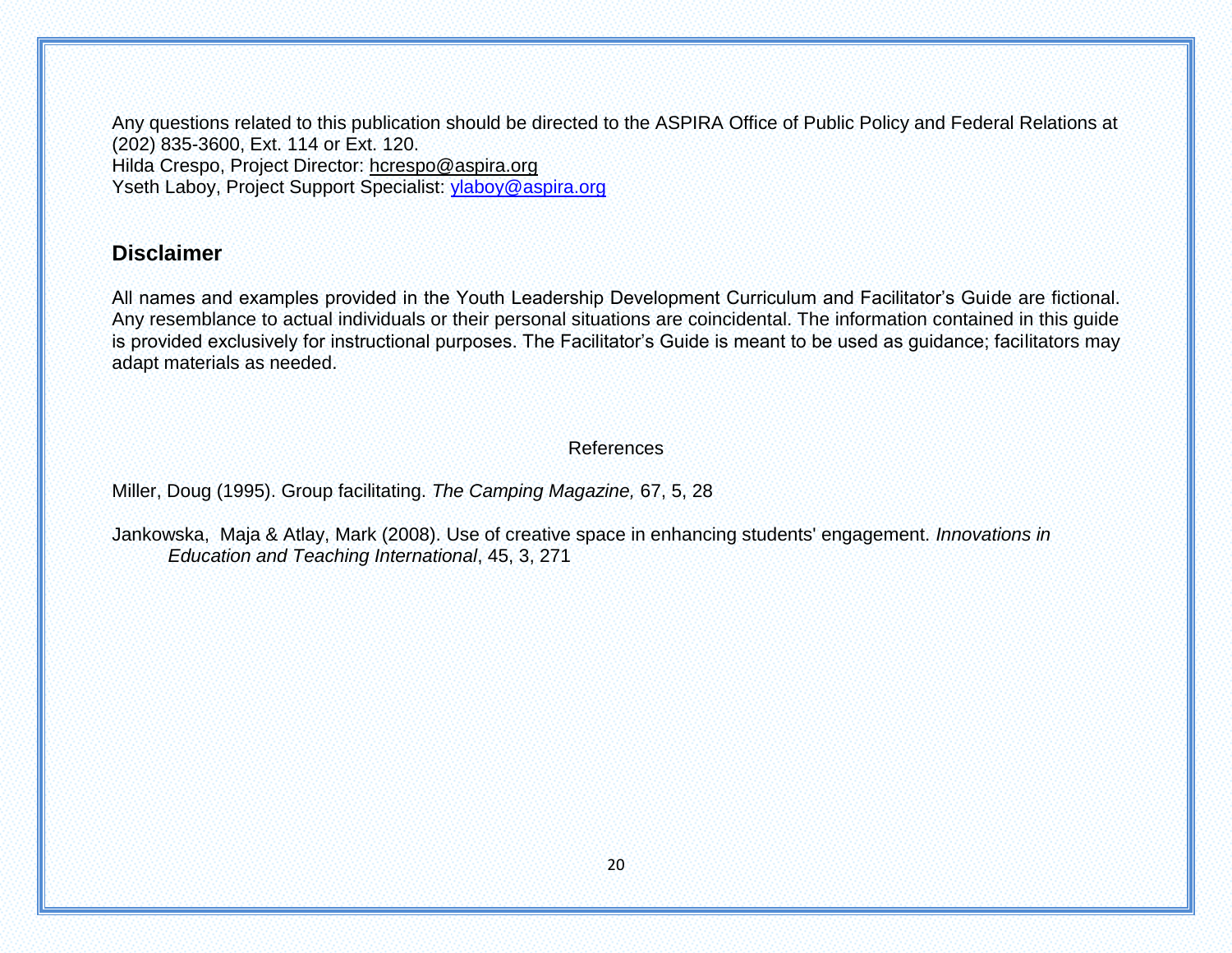**Appendix A:**

#### **Positive Youth Leadership Development**

ASPIRA's work in youth empowerment is supported by a foundation of research related to youth leadership development.

#### **The ASPIRA Process**

ASPIRA has developed a highly successful model for intervention called the ASPIRA Process. The ASPIRA Process of leadership development can be described by three words: Awareness, Analysis and Action. To become effective leaders, youth must be aware of themselves – of their current situation and challenges, of their goals and aspirations, and of their potential for success and leadership – and be aware of the community that surrounds them. Once aware, youth must analyze themselves and their communities, become knowledgeable about them, and become able to propose solutions. Awareness and analysis however are not sufficient. Action must follow. Youth must not only be able to chart the course of action, but they must also engage in implementing solutions. This is an active process that applies equally to individual development as to social action. In this process, ASPIRA assists, supports and nurtures youth, providing educational opportunities, guidance and validation – all within the context of reinforcing pride in the student's cultural background and his/her self-esteem. Through the ASPIRA Process, young people work together, support each other, learn about and promote their heritage, and develop skills and commitment to serve their community. It also engages parents and families to become active partners in education. The ASPIRA mission of community development through youth empowerment addresses the needs of young people from a positive perspective of caring and confidence in their potential.

#### **Youth Empowerment and Development**

Youth empowerment is a process of human growth and development and a framework for youth services (Edginton & deOlivera, 1995). The youth empowerment approach promotes greater participation and involvement of youth in the public affairs of the community. Youth are not viewed as community problems, but as community assets and resources (Florida Tobacco Clearinghouse, 1999).

Through empowerment, youth are provided with opportunities to develop the competencies they need to become successful contributors to their communities (Pittman & Wright, 1991). Youth are empowered when they feel they have choices in life, when they are aware of the implications of their choices, when they make informed decisions freely, when they engage in action based on their informed decision, and when they become accountable for the consequences of their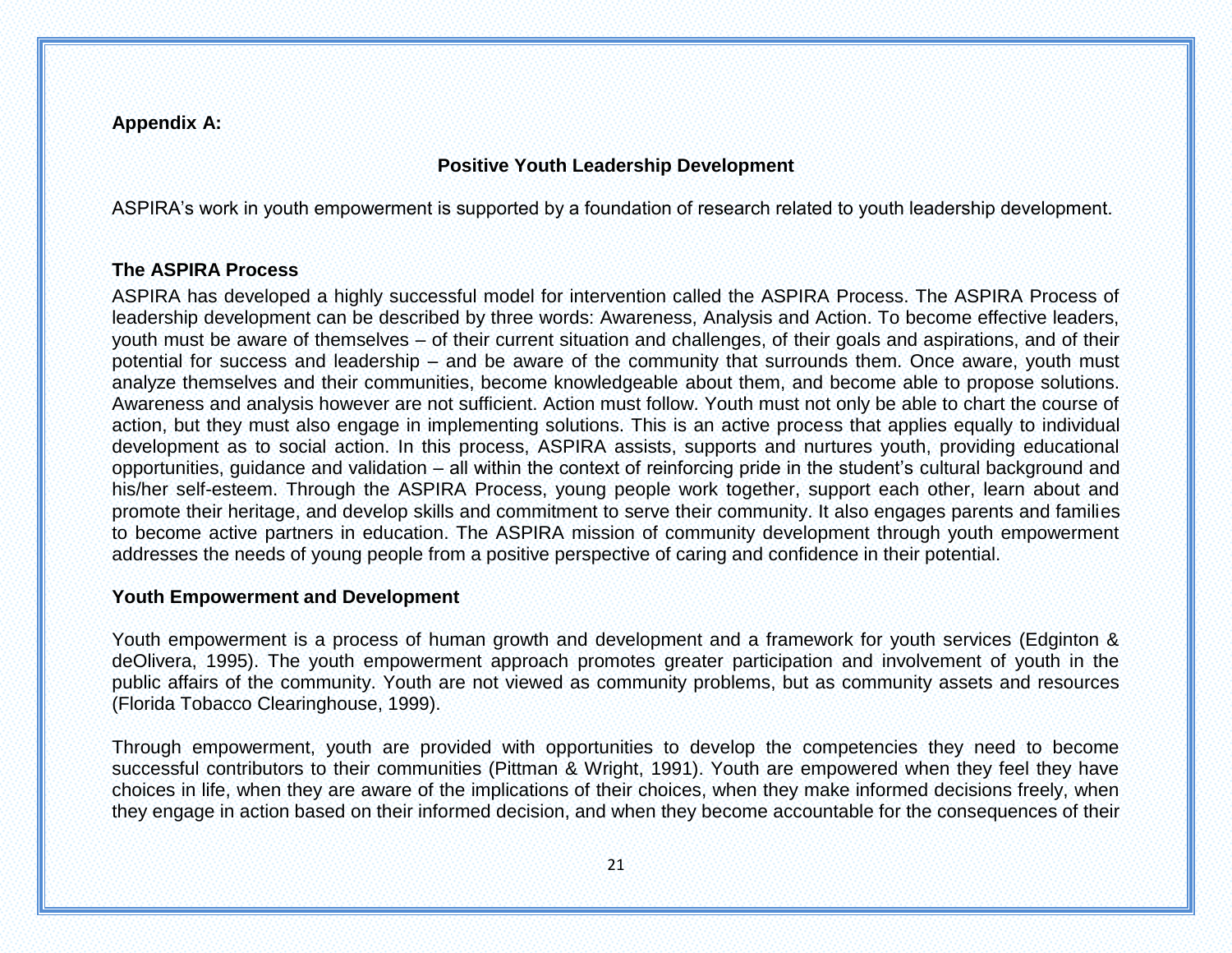actions (Morris, 1998). Youth who are focused on achievement work toward goals and avoid behaviors that would prevent attaining their goals (Hirschi, T., 1969).

Youth have identified the following factors that influence their feelings of empowerment: non-authoritarian adult leadership, being able to experience and exercise power, receiving education and training, participating in critical analysis of issues, experiencing an environment of safety, closeness and appreciation, being able to honestly express opinions and emotions, accepting diversity, developing a voice, and being able to take action (DiBenedetto, 1992). The following key elements are essential for effective youth development programs: a comprehensive strategy with a clear mission and goals; committed, caring, professional leadership; youth-centered activities in youth-accessible facilities; culturally competent and diverse programs; youth ownership and involvement, and a positive focus including all youth (National Youth Development Information Center, 2000).

#### **Resiliency**

Resilience has been identified as a characteristic of youth who, when exposed to multiple risk factors, show successful responses to challenges (Rutter, 1985; Hawkins et al., 1992; Masten, Best & Garmezy, 1990; Werner, 1995, 1989). Research has shown that youth survive adversity when they are supported by caring and nurturing adults who help them develop a sense of purpose. Mentors and teachers can model caring relationships, maintain high expectations, and provide opportunities to participate and contribute. These factors buffer risk and enable positive development by meeting young people's basic needs for safety, love, a sense of belonging, respect, power, accomplishment, and learning (Benard, 1991).

At least 50 percent of vulnerable youth grow up to be successful and confident, competent, and caring in their personal attitudes and behaviors (Rutter, 1987; Werner & Smith, 1992). In a longitudinal developmental study of resilience, most successful youth had someone in their families, schools, or communities that modeled caring relationships, set high expectations, provided opportunities to participate, and received critical developmental support that shifted their life path from risk to resilience (Benard B. & Constantine, N., October 11, 2000).

#### **Asset Building**

Assets are positive experiences, relationships, opportunities, and personal qualities that young people need to grow up healthy, caring, and responsible (Search Institute, 1990). The Search Institute developed a framework of developmental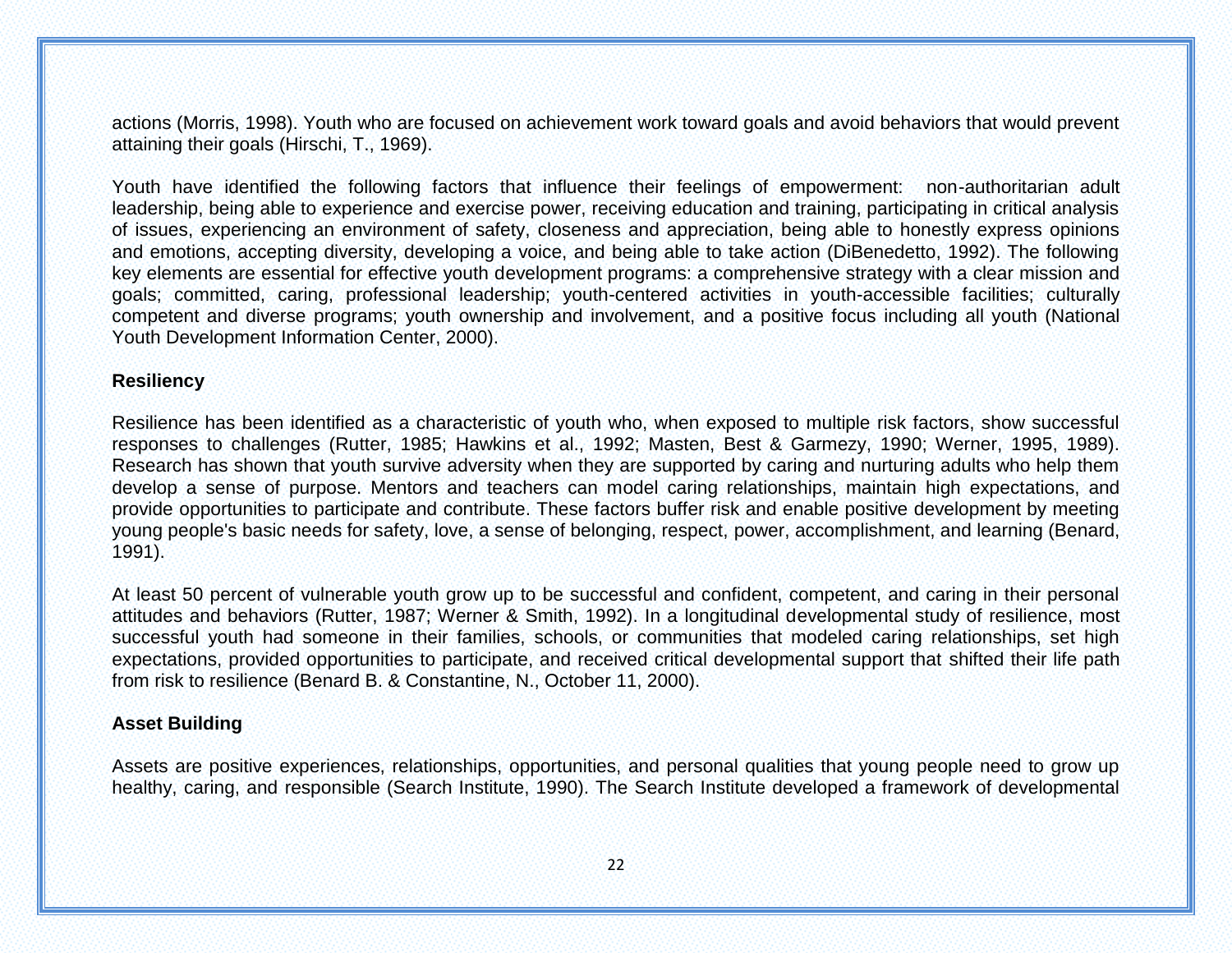assets – identifying internal and external resources that relieve adversity and help create successful decision-making behavior.

The model identifies four categories of external assets:

- Support. Youth need support, care, and love from their families and others, and they need organizations and institutions that provide positive, supportive environments
- **Empowerment. Young people need to feel valued and contribute to their communities. For this to occur, they must** be safe and feel secure
- Boundaries and expectations. Young people need to know what is expected of them and whether activities and behaviors are acceptable or unacceptable
- Constructive use of time. Young people need constructive, enriching opportunities for growth through creative activities, youth programs, congregational involvement, and quality time at home

The model also identifies four categories of internal assets.

- Commitment to learning. Young people need to develop a lifelong commitment to learning
- **Positive values. Youth need to develop strong values that guide their choices**
- Social competencies. Young people need skills and competencies that equip them to make positive choices, to build relationships, and to succeed in life

Positive identity. Young people need a strong sense of their own power, purpose, worth, and promise (Search Institute)

Youth with higher levels of assets are involved in fewer risk-taking behaviors and positive development (Search Institute 1996). For example, in a study of 6,000 ethnically diverse youth in grades six through twelve, assets contributed between 10 to 43 percent to the presence of thriving indicators for youth development, over and above other demographic variables. The research also found that some assets contributed up to 54 percent of the variance (Scales, Benson, Leffert & Blyth, 2000).

Other studies show that adolescents who report higher levels of these family and environmental supportive factors are less likely to engage in the use of alcohol and drugs or risky and violent behaviors (Benson, 1997; Bailey, 2000; Scales, et al, 2000). They are also more likely to achieve academically, have healthy lifestyles, and participate in community service (Benson, 1997; Scales & Leffert, 1999; Lerner, 1993).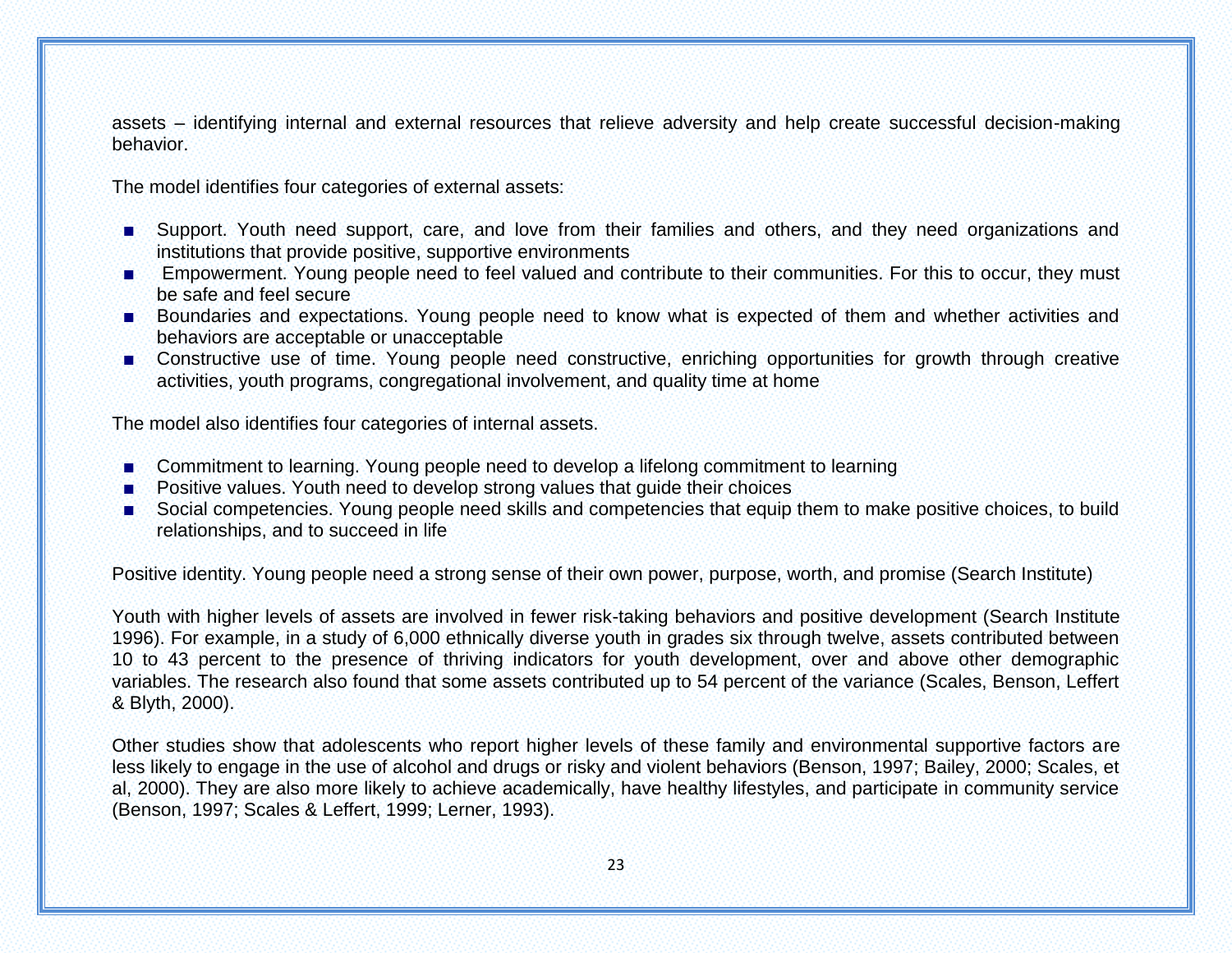The asset approach encourages youth to share their talents with their communities as suggested by Kretzman and Schmitz (1995). Cooperative Extension agents in other states have also utilized the approach (e.g. Perkins & Butterfield, 1999). This approach is also in line with the role of organizations such as 4-H that conducts educational outreach programs that can be instrumental in positive outcomes for youth (Snider & Miller, 1993).

#### **Self-esteem**

Self-esteem refers to assessments that individuals make about themselves and the degree to which one is satisfied or dissatisfied (Beane, J.A., & Lipka, R.P., 1984). Self-esteem is identified in some studies as an important protective factor. Self-esteem is a particular way of experiencing the self that involves emotional, evaluative, and cognitive components (National Association for Self-Esteem, 2000). A study of teens in grades 7-12 found that having high self-esteem protected teens from emotional distress and from substance abuse (cigarettes, alcohol, and marijuana), particularly for older teens (Resnick et al., 1997). Youth who value themselves appear more likely to resist peer pressure to engage in harmful behaviors (Scales & Leffert, 1999).

#### **Youth Drugs and Alcohol**

Research into risk and protective factors indicates that strengthening families, improving parenting skills, and helping families to establish strong, consistent norms about alcohol and other drug use can help prevent substance abuse, including underage drinking, as well as violence and other related problems. Drug prevention programs that concentrate on self-esteem, personal efficacy, decision-making and communication skills – rather than addressing the effects of the substances alone – not only potentially reduce an individual's likelihood to use and abuse substances but also their likelihood to be involved in other risky behaviors such as unprotected sexual encounters (Donnelly, Joseph, 2002)

#### **Parent-Child Communication**

Early and clear communications between parents and young people about sex is an important step in helping adolescents adopt and maintain protective sexual behaviors (Centers for Disease Control, 2000). There is considerable evidence that parent involvement leads to improved student achievement, better school attendance, and reduced dropout rates, and that these improvements occur regardless of the economic, racial, or cultural background of the family (Flaxman & Inger,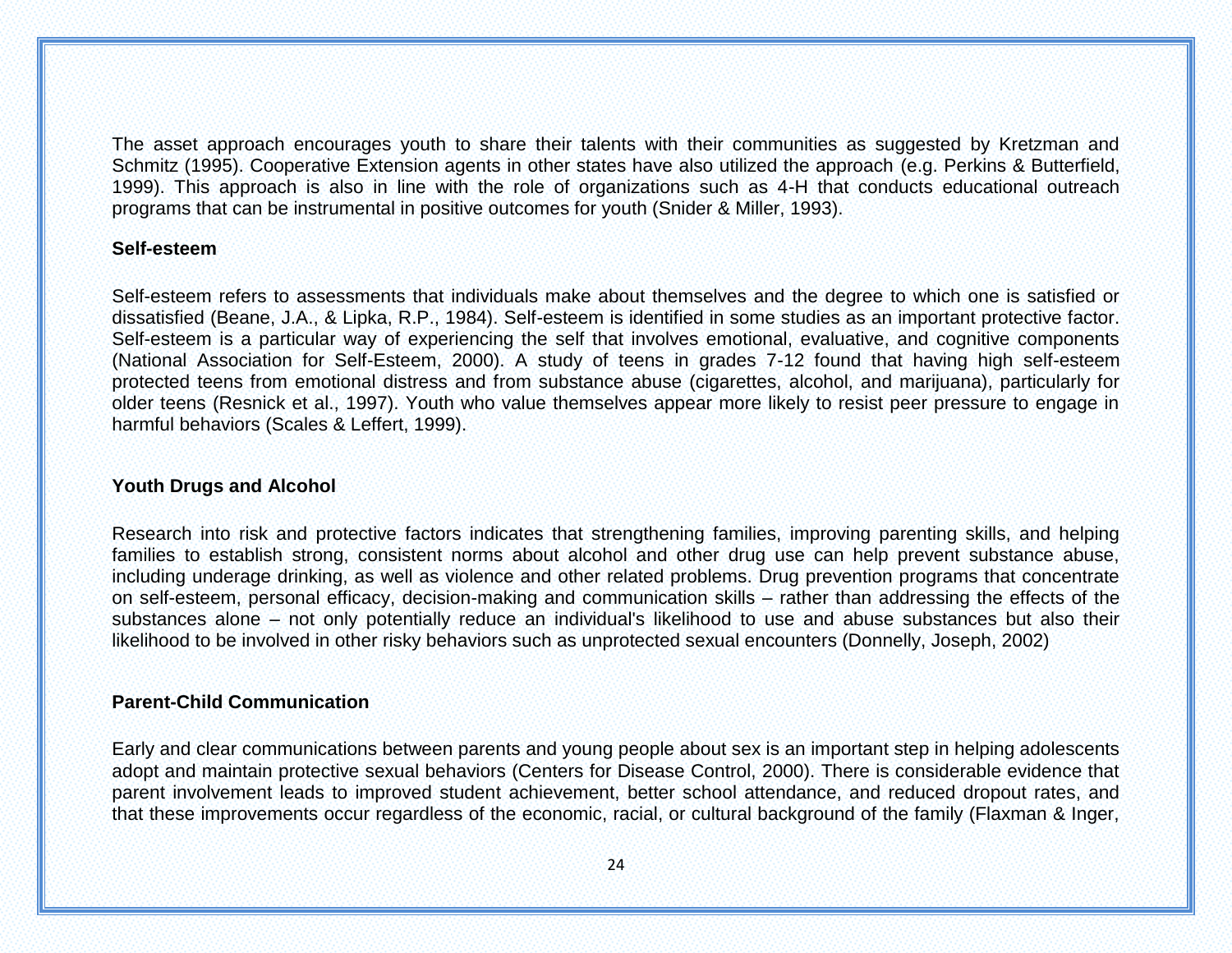1991). Youth ages 10 to 15 reported that their parents were good, credible sources of information on difficult issues such as AIDS, violence, sex, and alcohol (Kaiser Family Foundation and Children Now, 1998).

In addition, a number of studies have been conducted in the Latino community about parental involvement. According to a survey from the Henry J. Kaiser Family Foundation, three out of four Latino adults say they need help in learning how to discuss AIDS with young people. A study conducted in 1998 found that Latino teens who talked with their mothers about condoms before their first sexual experience were three times more likely to use condoms than those who didn't talk to their mothers (Centers for Disease Control, 2000). Based upon research in preventing sexually transmitted diseases, it is recommended that both adolescents and parents be involved in HIV/AIDS education program design and that programs be behaviorally based, rather than simply offer information (Haffner, 1989). Programs involving families prevent children's drug use and reinforce and increase the benefits of family life overall (Jones, 1997).

#### **Mentoring**

Mentoring is defined as a supportive relationship between youths and adults, or an individual who offers support, guidance and concrete assistance as the younger partner goes through a difficult period, enters a new area of experience, takes on important tasks, or addresses challenges (Falxman, Ascher & Harrington, 1998). Data clearly show that many youths have a desperate need for positive role models, in part motivated by changes in the American family. The number of single-parent homes has radically increased, as have two-parent working families. More preventive care is needed, as are support networks to fill the void left by busy or absent parents. (Cave & Quint, Manpower Demonstration Research Corporation, 1990).

Mentored youth are 46% less likely to initiate drug use, skipped half as many days of school, felt more competent about doing schoolwork, and showed modest gains in their grade point averages compared to untreated controls (Grossman, J.B. & Tierney, J.P. 1998). Research shows that providing youth with consistent adult support through a well-supervised, frequently meeting, long-term mentoring relationship improves grades and family relationships and helps prevent initiation of drug and alcohol use (Tierney & Grossman, 1995). Mentoring that is focused on providing friendship for youth can lead to the development of strong relationships; and strong relationships can foster significant positive changes in youth (Morrow & Styles, 1995; Tierney & Grossman, 1995).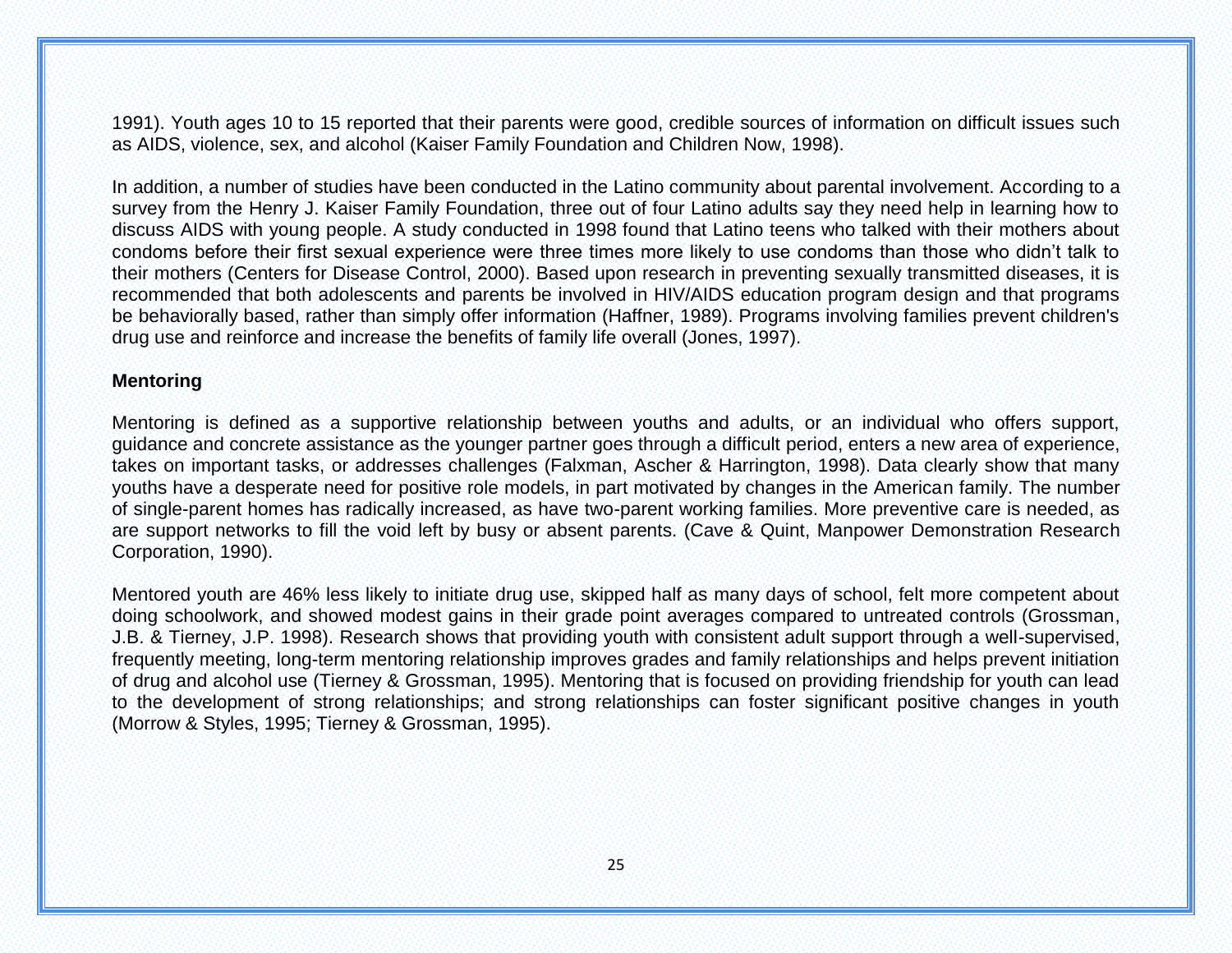#### **Community Service Learning**

Service learning can be defined as a method under which the students learn and develop through active participation in organized service experiences that meet community needs. Community service projects are best when integrated to the academic curriculum and provide structured time for students to communicate about what they experienced during the service activity. Projects should provide young people opportunities to use acquired skills and knowledge and build on what is learned in school (National and Community Service Act of 1990). Service learning and school-to-work are designed to connect students with their communities. Both promote a learning approach through which students apply academic and vocational skills and knowledge to address real life situations while developing attitudes, values and behaviors that will help them to become informed citizens and productive workers (Briscoe, et al., 1996). Students learn best when they are actively engaged in the learning process (Brown, 1998).

Self-confidence, competence, and empathy for others are some of the personal benefits students realize through service learning. By engaging in problem-solving and by working cooperatively and collaboratively with others, students are able to build skills needed for employment in today's workplace (Brown, Bettina L., 1998). Service learning engages students in the solution of the authentic problems of the community, engaging them in critical analysis and reflection as a means of developing in them a greater understanding of issues within their situational context (Eyler, et al., 1997).

#### **Cultural Competency**

Cultural competency is a process that allows people to develop and expand their knowledge, sensitivity, and respect for cultural diversity. Cultural competency can be defined as behaviors attitudes, and policies that will ensure that a system, agency, program, or individual can function effectively and appropriately in diverse cultural interaction and settings (U.S. Department of Health and Human Services, 2000). An understanding of cultural values is an important part of cultural competence. It ensures an understanding, appreciation, and respect of cultural differences and similarities within, among, and between groups.

#### **Youth Invulnerability**

The concept of invulnerability is that adolescents take risks because they ignore or greatly underestimate the actual risks associated with risky behaviors. Adolescents characteristically believe that they are impervious to disease, accidents, and death (Hochhauser, 1988). Feelings of invulnerability and hopelessness among adolescents encourage risk-taking. Low self-esteem and inadequate self-efficacy are also associated with risky behaviors. Negative attitudes about sexuality in young adults have been found to interfere with sexual communication and the performance of prevention acts.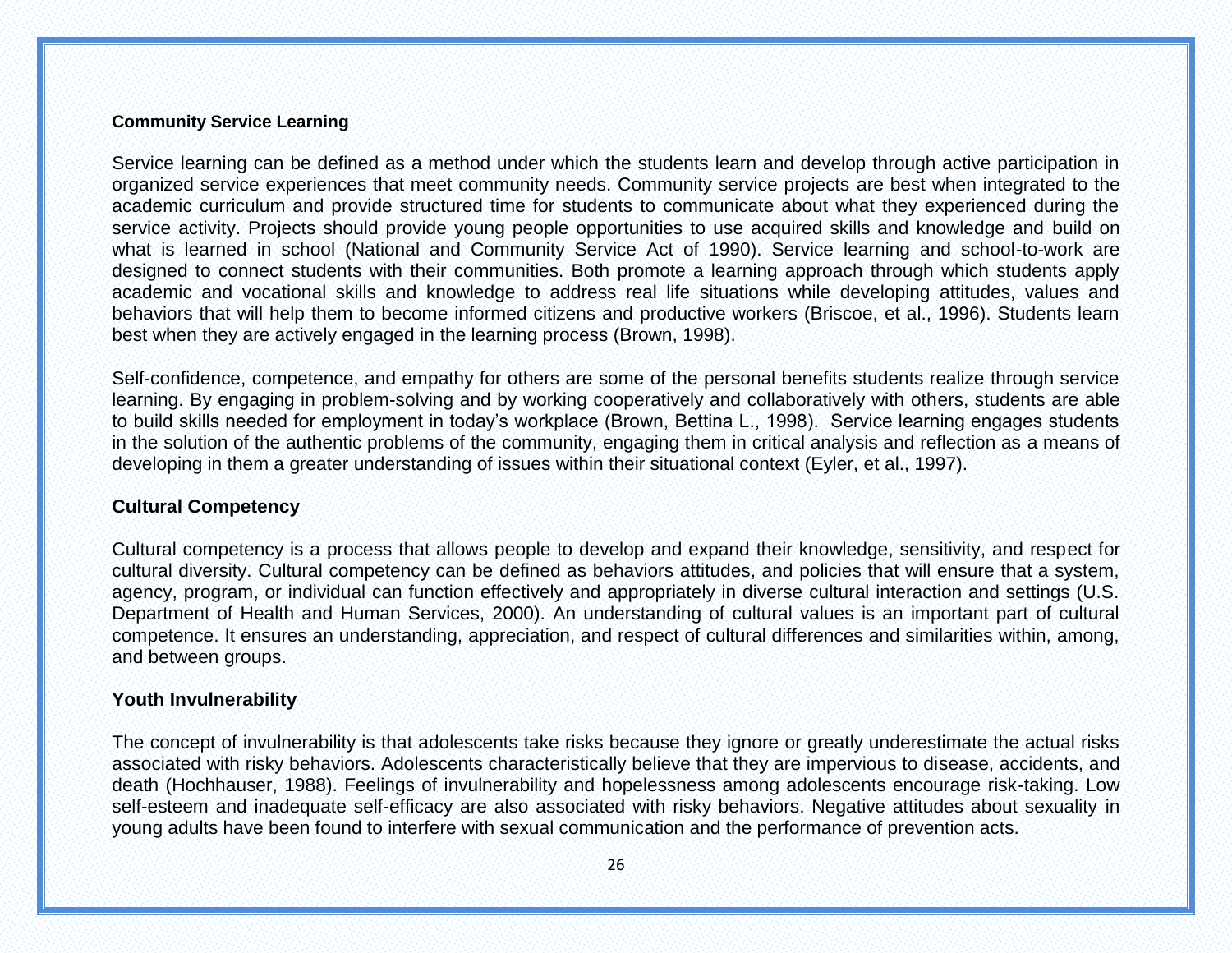Understanding adolescents' risk perception is an important first step in prevention of risky behaviors among youth, because people act on their perceptions. To understand sexual risk-taking among adolescents, one must first understand adolescent risk-perception (Chapin, 2001).

#### **Bibliography**

**\_\_\_\_\_\_\_\_\_\_\_\_\_\_\_\_\_\_\_\_\_\_\_\_\_\_\_\_\_\_\_\_\_\_\_\_\_\_\_\_\_\_\_\_\_\_\_\_\_\_\_\_\_\_\_\_\_\_\_\_\_\_\_\_\_\_\_\_\_\_**

Aragón, R., Kates, J., Greene, L. (2001) Latinos' Views of the HIV/AIDS Epidemic at 20 Years, Findings from a national survey. The Henry Kaiser Family Foundation, 5.

Beane, James A., Lipka, Richard P. (1984). Self-Concept, Self-Esteem and the Curriculum. Teachers College Press, New York, NY, pp. 6-7.

Benard B. and Constantine, N. (October 11, 2000). In preparation. Supporting positive youth development in our schools: A research-based guide to approaches that work. American Association of School Administrators and West ED.

Benard, B. (1991). Fostering resiliency in kids: Protective factors in the family, school, and community. Portland, OR: Western Center for Drug-Free Schools and Communities. (ED 335 781)

Bosworth, K. & Sailes, J. (1993). Content and teaching strategies in 10 selected drug abuse prevention curricula. Journal of School Health, 63(6), 247-253. EJ471839

Branden, Nathaniel (2000). Answering misconceptions about self-esteem. National Association for Self-Esteem.

Briscoe, J.; Pitofsky, J.; Willie, J.; and Regelbrugge, L. (1996). Service learning and School-to-Work: A partnership strategy for educational renewal. Alexandria, VA: National Association of Partners in Education, Inc.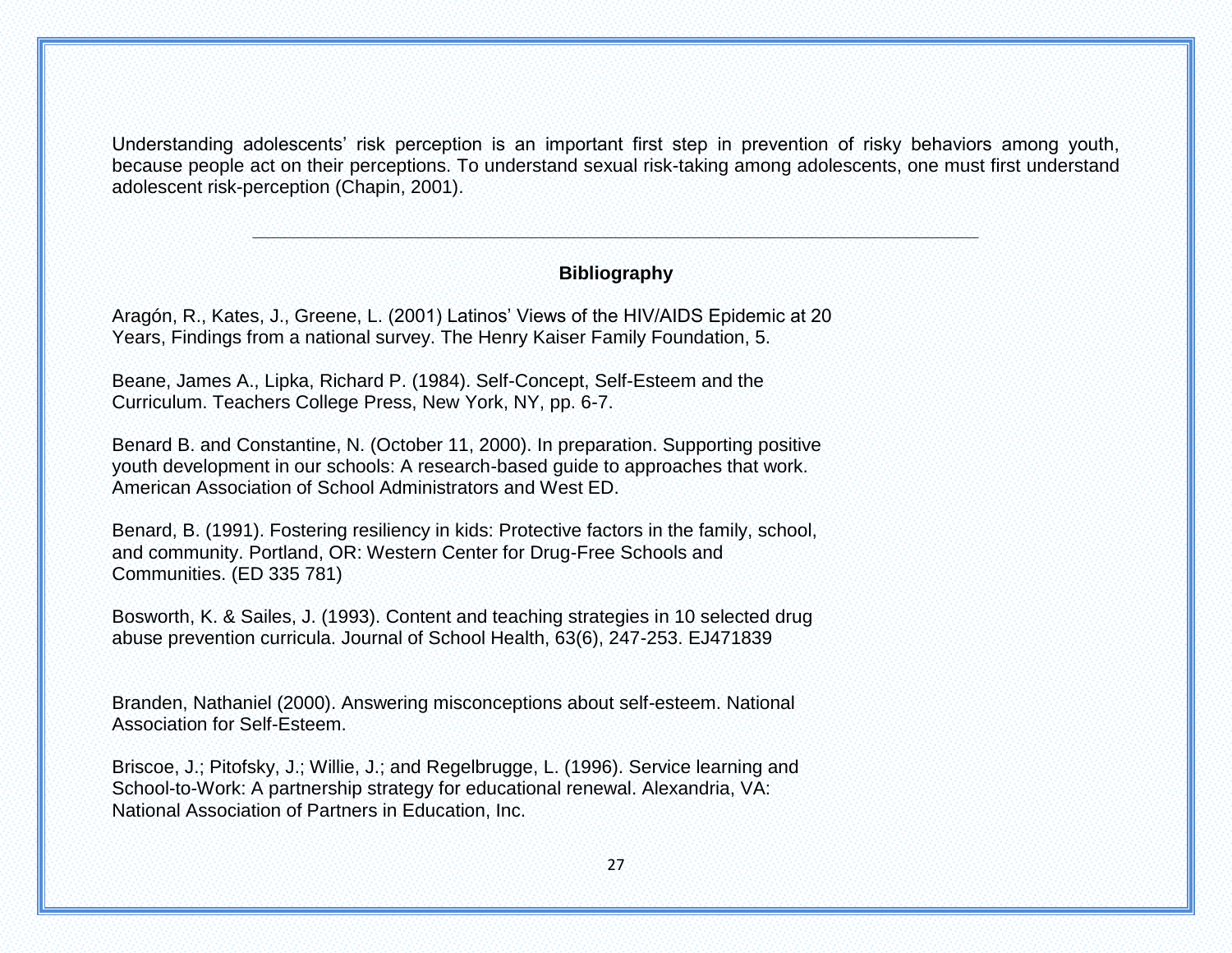Brown, Bettina L. (1998). Service Learning: More than Community Service. ERIC Digest No. 198.

Cave, G. and Quint, J. (1990). Career beginnings impact evaluation: findings from a program for disadvantaged high schools students. New York: Manpower Demonstration Research Corporation.

Chapin, John. (Abstract) It Won't Happen to Me: The role of optimistic bias in African-American teens' risky sexual practices 2001. Howard Journal of Communications, 12 (1), 49-59.

Checkoway, B. (1996). Combining service and learning on campus and in the community." Phi Delta Kappan 77, no. 9.

DiBenedetto, A. (1992). Youth groups: A model for empowerment. Networking Bulletin, 2(3), 19-24.

Donnelly, Joseph, Ph.D. (2002). Self-esteem and its relationship to alcohol and substance abuse prevention in adolescents. National Association for Self-Esteem Journal. 02

Edginton & deOlivera. (Spring 1995) A model of youth work orientations, Humanics, pp. 3-7.

Eyler, J.; Giles, D. E., Jr.; Lynch, C.; and Gray, C. "Service-Learning and the Development of Reflective Judgment." Paper presented at the American Educational Research Association annual meeting, Chicago, IL, 1997). (ED 408 507)

Flaxman, E., & Inger, M. (1991). Parents and schooling in the 1990s. The ERIC Review, 1(3), 2-6.

Flaxman, E., Ascher, C. and Harrington, C. (1988) Mentoring Programs and Practices: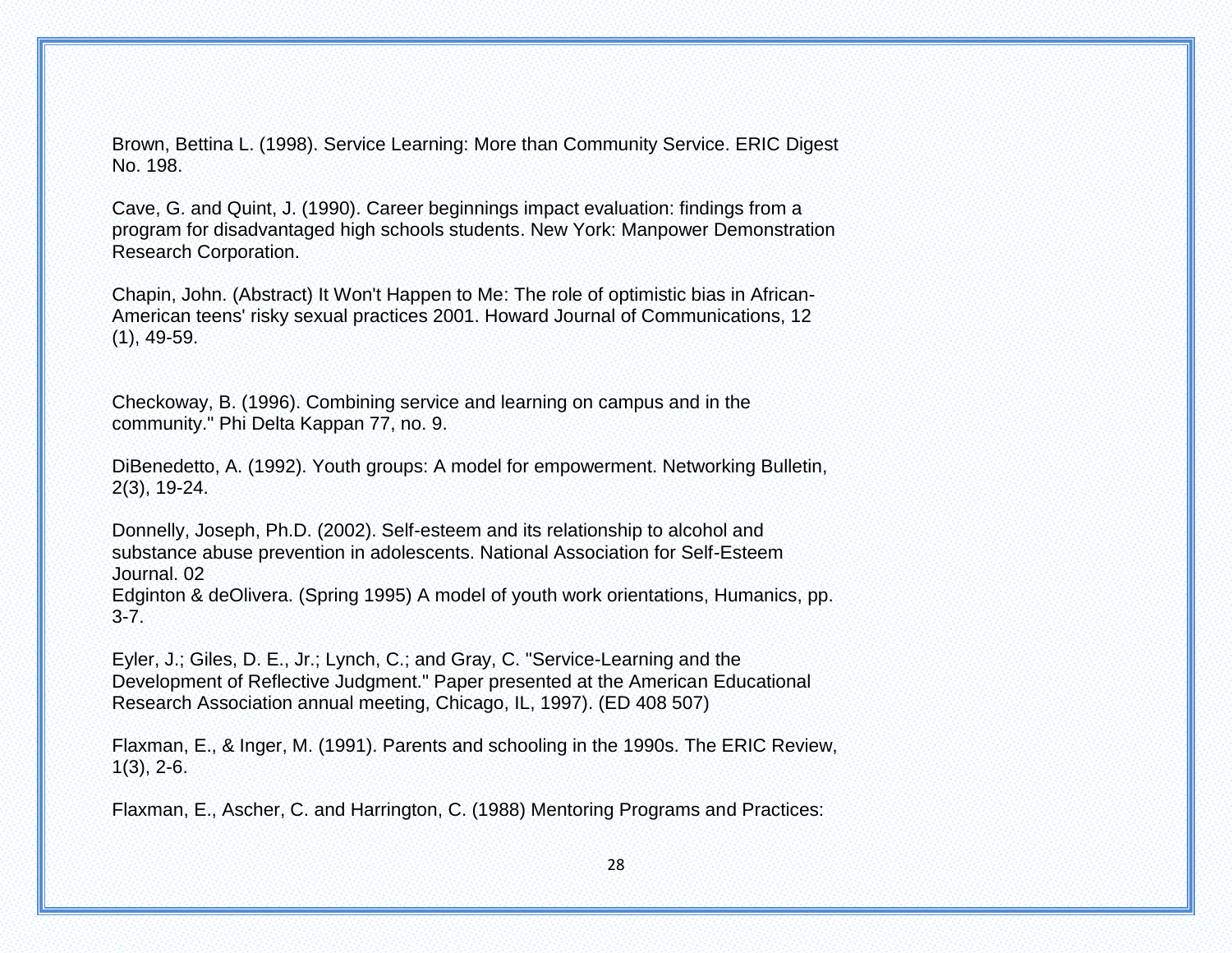An Analysis of the Literature. New York: Columbia University Teacher's College, Institute for Urban and Minority Education.

Florida Tobacco Clearinghouse. (1999). Tobacco Control Research Report. (1) July 1999

Governor's Prevention Partnership. [http://www.drugsdontwork.org/gpp\\_whyprevention.html#anchor](http://www.drugsdontwork.org/gpp_whyprevention.html#anchor)

Haffner, D.W. (1989). AIDS education: What can be learned from teenage pregnancy prevention programs. SIECUS Report, p. 7-10.

Hirschi, T. (1969). Causes of delinquency. Berkeley: University of California Press.

Institute of Medicine. (2000, September). No time to lose: Getting more from HIV prevention. Washington, DC: National Academy Press.

Jones, R. (1997, January). More than just no. American School Board Journal, 184 (1), 30-32.

Medora, N., and von der Hellen, C. (1997). Variables related to romanticism and selfesteem in pregnant teenagers. Adolescence, 28:159–170, 1993. Morris, D. (1998, August 5). Youth empowerment: Always room to improve. New Zealand Executive Government Speech Archive

National Center for HIV, STD and TB Prevention. (2000). Protecting the health of Latino communities, combating HIV/AIDS. Centers for Disease Control and Prevention.

National Youth Development Information Center. (2000) What works: essential elements of effective youth development programs. <http://www.nydic.org/nydic/elements.html>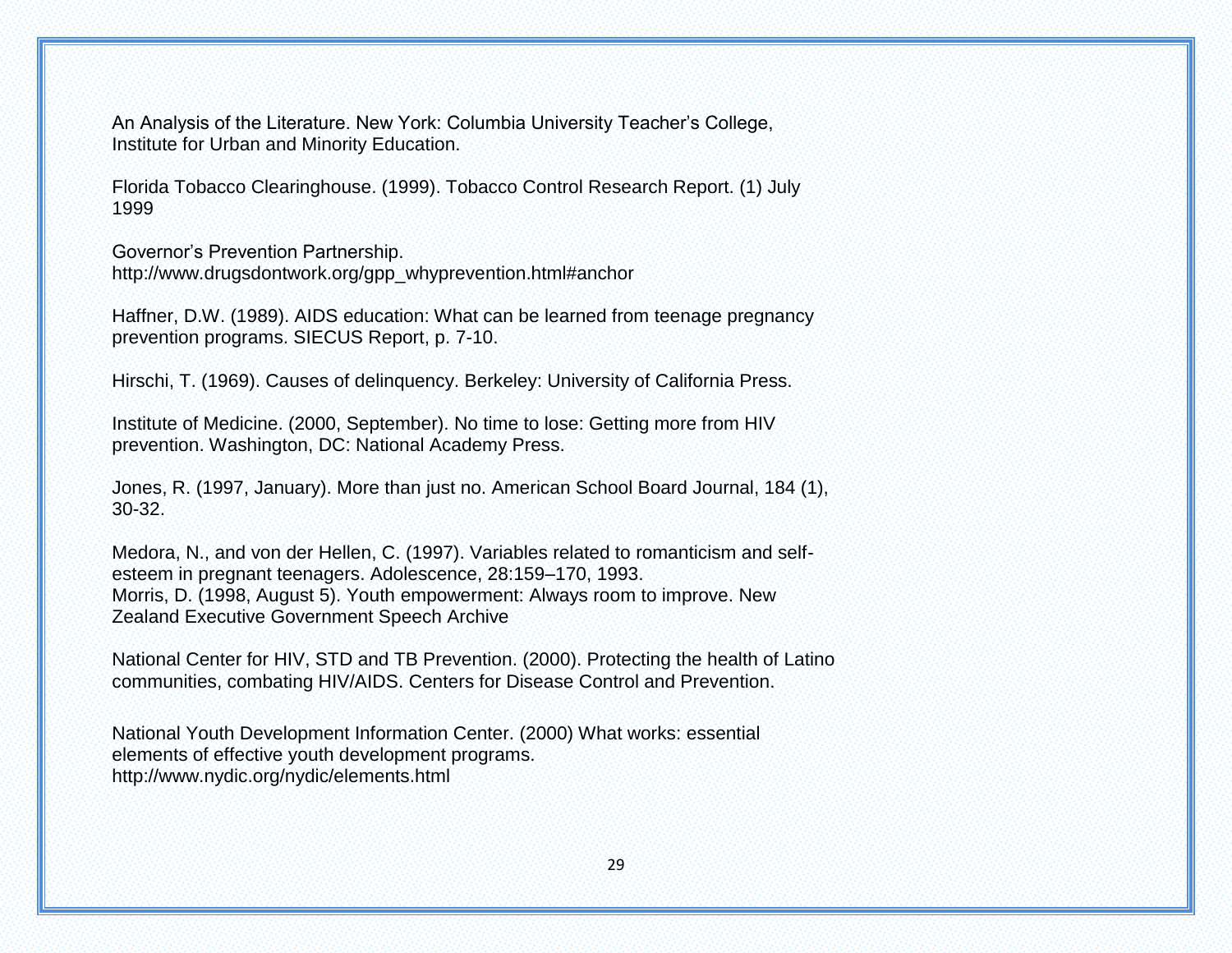Rhodes J.E., Gingiss, P.L., Smith, P.B. (1994) Risk and protective factors for alcohol use among pregnant African-American, Hispanic, and white adolescents: the influence of peers, sexual partners, family members, and mentors. Addict Behav 1994 Sep-Oct; 19(5):555-64.

Richard F. Catalano, Ph.D., M. Lisa Berglund, Ph.D., Jeanne A.M. Ryan, M.S.C.I.S., Heather S. Lonczak, M.A., J. David Hawkins, Ph.D. (November 13, 1998). Positive Youth Development in the United States: Research Findings on Evaluations of Positive Youth Development Programs. Social Development Research Group University of Washington School of Social Work. Seattle, Washington.

Rutter, M. (1987). Psychosocial resilience and protective mechanisms. American Journal of Orthopsychiatry, 57(3), 316-330.

Search Institute. Developmental Assets: An Overview. http://www.searchinstitute.org/assets/

Substance Abuse and Mental Health Service Administration, Center for Substance Abuse Prevention. (1999). Understanding Substance Abuse Prevention- Toward the 21st Century. Department of Health and Human Services, 2.

Sumerfield L. (1990). Adolescents and AIDS. ERIC Digest, ED 319742.

Szapocznik, J. (Ed.) (1995). A Hispanic/Latino family approach to substance abuse prevention. CSAP Cultural Competence Series 2. Rockville, MD: Center for Substance Abuse Prevention.

Tierney, J. P., Grossman, J. B., & Resch, N. L. (1995). Making a difference: An impact study of Big Brothers/Big Sisters. Philadelphia, PA: Public/Private Ventures.

U.S. Department of Health and Human Services. Title VI of the Civil Rights Act of 21964; Policy guidance on the prohibition against national origin discrimination as it affects persons with limited English proficiency. Federal Register (30 August 2000):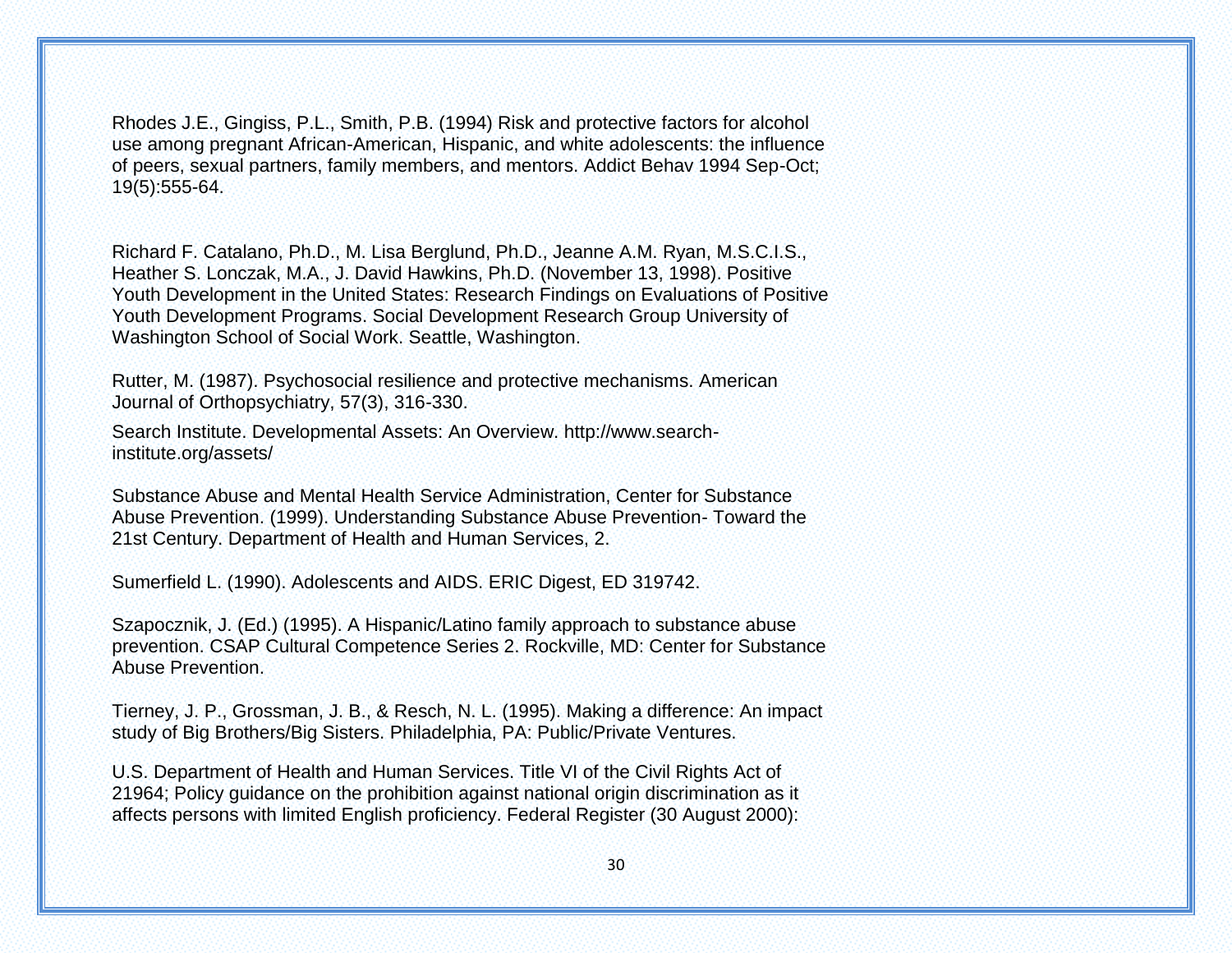52762-52774.

Werner, E. S., & Smith, R. S. (1992). Overcoming the odds: High risk children from birth to adulthood. Ithaca, NY: Cornell University Press.

Youth Empowerment in the New Millennium: The Commonwealth Plan of Acton on Youth Empowerment to the Year 2005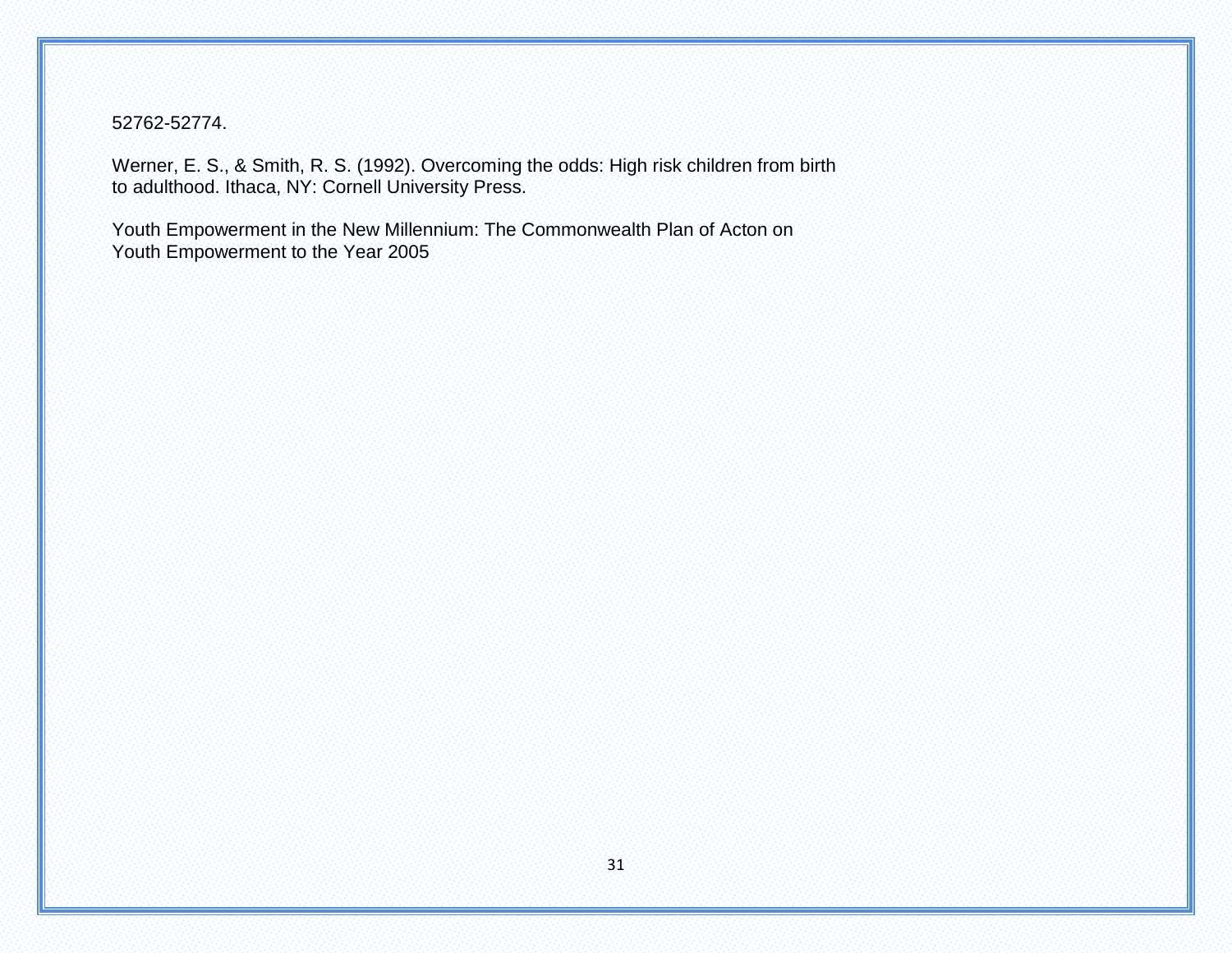#### **Appendix B:**

# **Icebreakers**

Below is a list of sample icebreakers for the facilitator to use at the beginning of the activities. You can also access icebreakers' books at your local library or visit the website. Make sure to read the ground rules for discussion before proceeding to the icebreakers.

#### **Ground Rules for Discussion**

- 1. All points of view are worthy of being discussed. Don't put down someone else's values or ideas. Insults are not allowed.
- 2. Respect the person speaking by giving him or her full attention. If you want to say something, raise your hand and wait to be called upon.
- 3. Questions are encouraged and may be asked at any time. There is no such thing as a dumb question. Questions encourage discussion and indicate a desire to learn more.
- 4. Everyone has the right to "pass" on answering questions or participating in activities that make them feel uncomfortable.
- 5. Facilitators may also choose not to answer a question in front of the entire class.
- 6. It is okay to blush, feel embarrassed, or not know the answers to the questions.
- 7. This classroom is a safe place to be you. Things you share with the class should be strictly confidential, however confidentiality is not guaranteed. What you say in the class should not be discussed outside the classroom.

8. Facilitators will also respect the confidentiality ground rule, except when they are required by law to disclose information, such as in cases of sexual or physical abuse.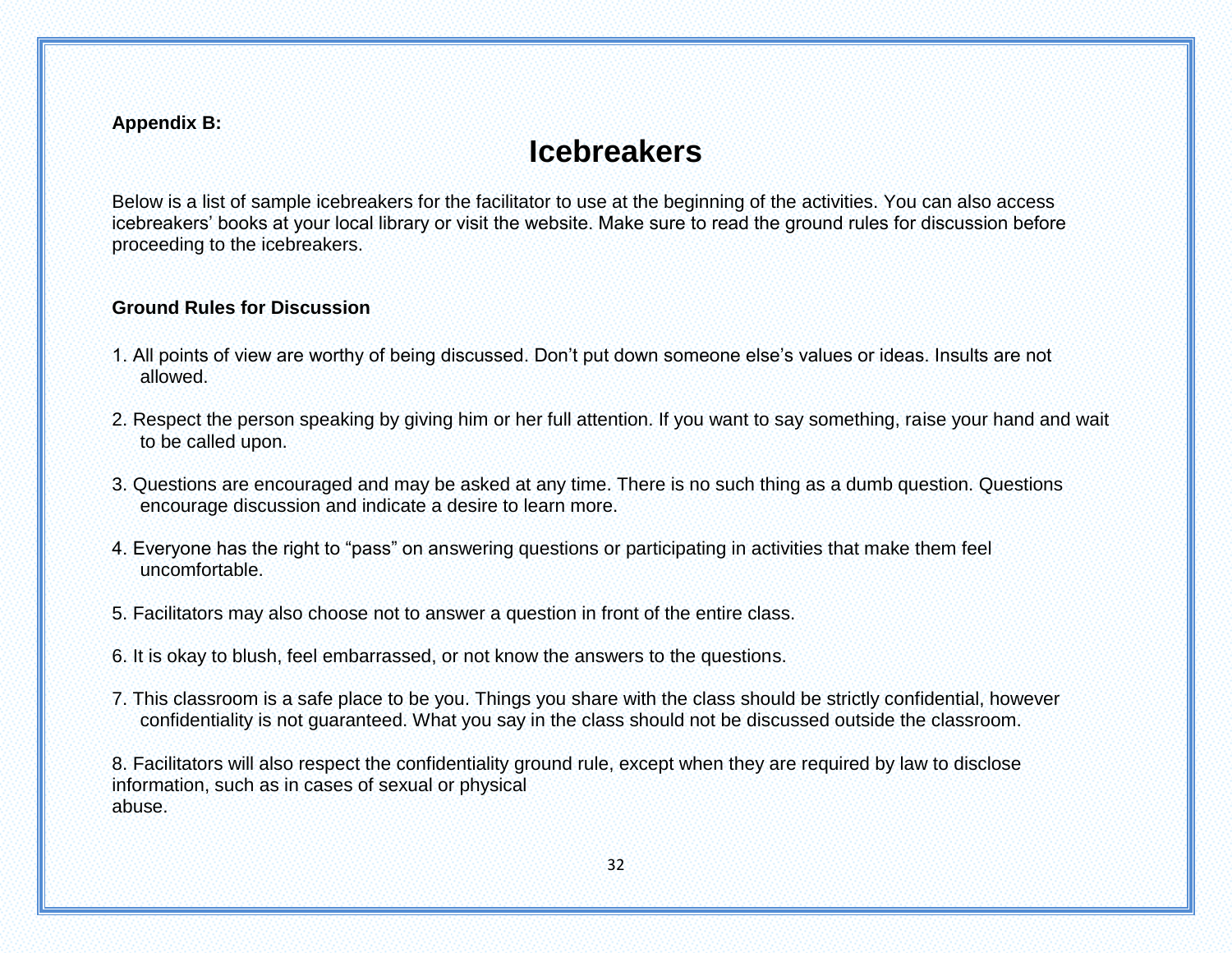Source: Healthy Oakland Teens Project Ground Rules (adapted 2000)

# **Power Ball Activities**

#### **Instructions to Facilitator**

- Students should stand and form a big circle around the room
- Explain the rules listed below.
- The facilitator or youth volunteer will serve as the: caller" of a topic.
- The "caller" will choose a topic and announce it to the class, then throw the ball to someone in the circle for a response.
- After several people address that topic, move on to another topic
- Move from lighthearted to serious topics.

#### **Activity Rules**

- Read the activity rules to the class and write them where the students can read along as well:
	- 1. Whoever has the ball has the POWER
	- 2. The POWER bearer has the power to talk and share his/her ideas, feeling and experiences.
	- 3. The POWER bearer must talk and say his/her name. He/she may talk for a maximum of two minutes about the topic
	- 4. You can't speak unless you have the ball. You may raise your hand in order speak.
	- 5. The POWER bearer decides who speaks next, by throwing the ball to the next person.
	- 6. Only the "caller" calls out a topic to address. The "Caller" should call out several different topics before ending the activity.

# **Topics "Callers" Can Use**

- If I had power, I would...
- If I could have complete control over my life, I would...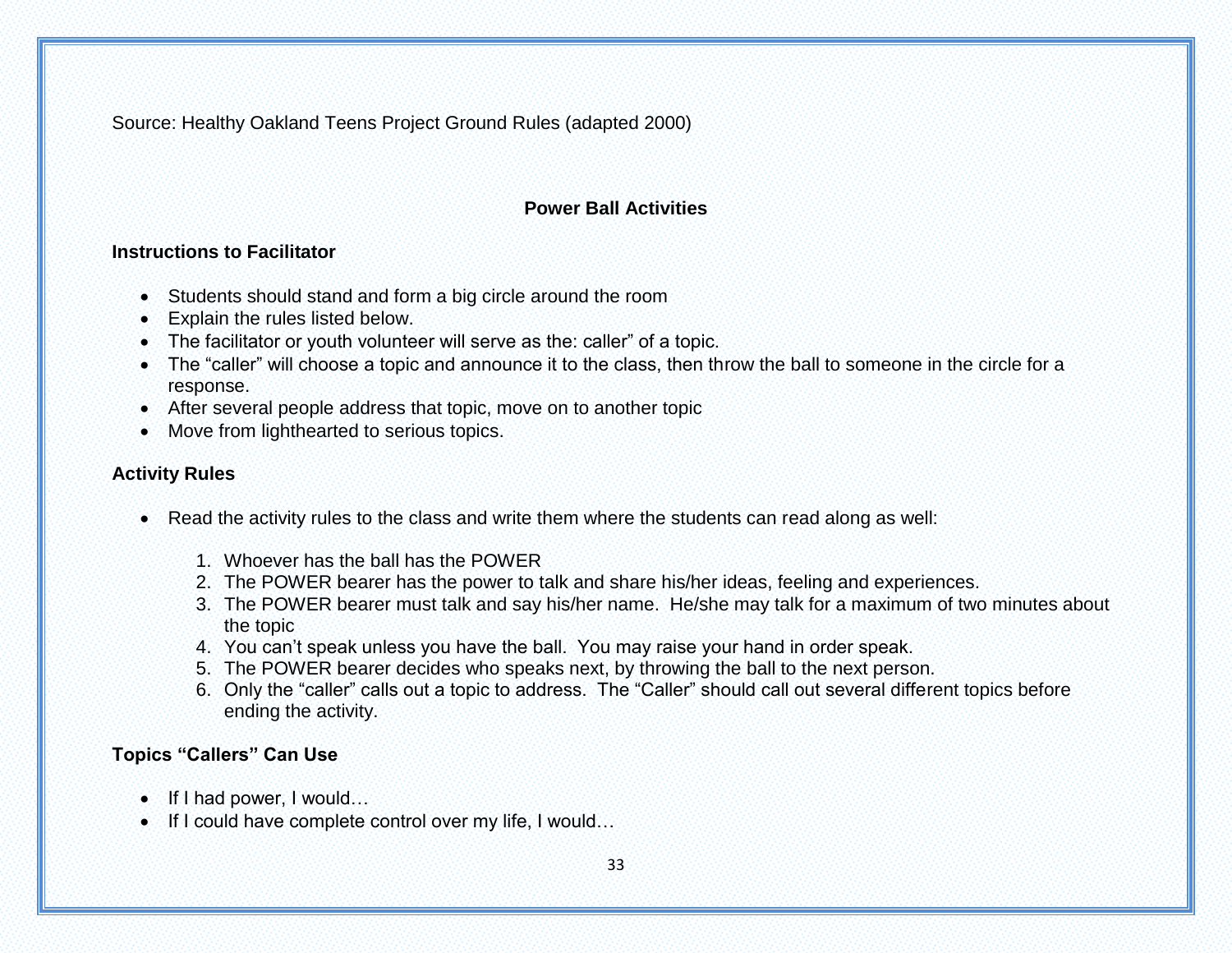- A good friend will always…
- As a leader, I would…

# **Days of Our Lives**

#### **Instructions**

- 1. Give each participant a piece of paper.
- 2. Explain the rules:
	- Draw pictures that tell the story of the "days of your lives" and put your name on it.
	- The drawings will be collected
	- Drawings will be redistributed randomly. (If you receive your own drawing, you should exchange with someone else or return it to the pile).
	- Then introduce the person whose drawing you have, and tell that person's story by interpreting the drawing.
	- The artist may not interrupt while the speaker is interpreting.
	- After each person finishes the introduction, the artist will have an opportunity to correct misconceptions.
- 3. Begin the activity by asking for a volunteer to start.

# **How I got My Name Activity**

#### **Instructions:**

Ask students to form groups of two. Each pair will have three minutes to introduce themselves to their partner and share how they got their name. Then they will return to the large group, where they will introduce their partner and share what they learned with the group. Move on to the next topic after everyone has been introduced to the class.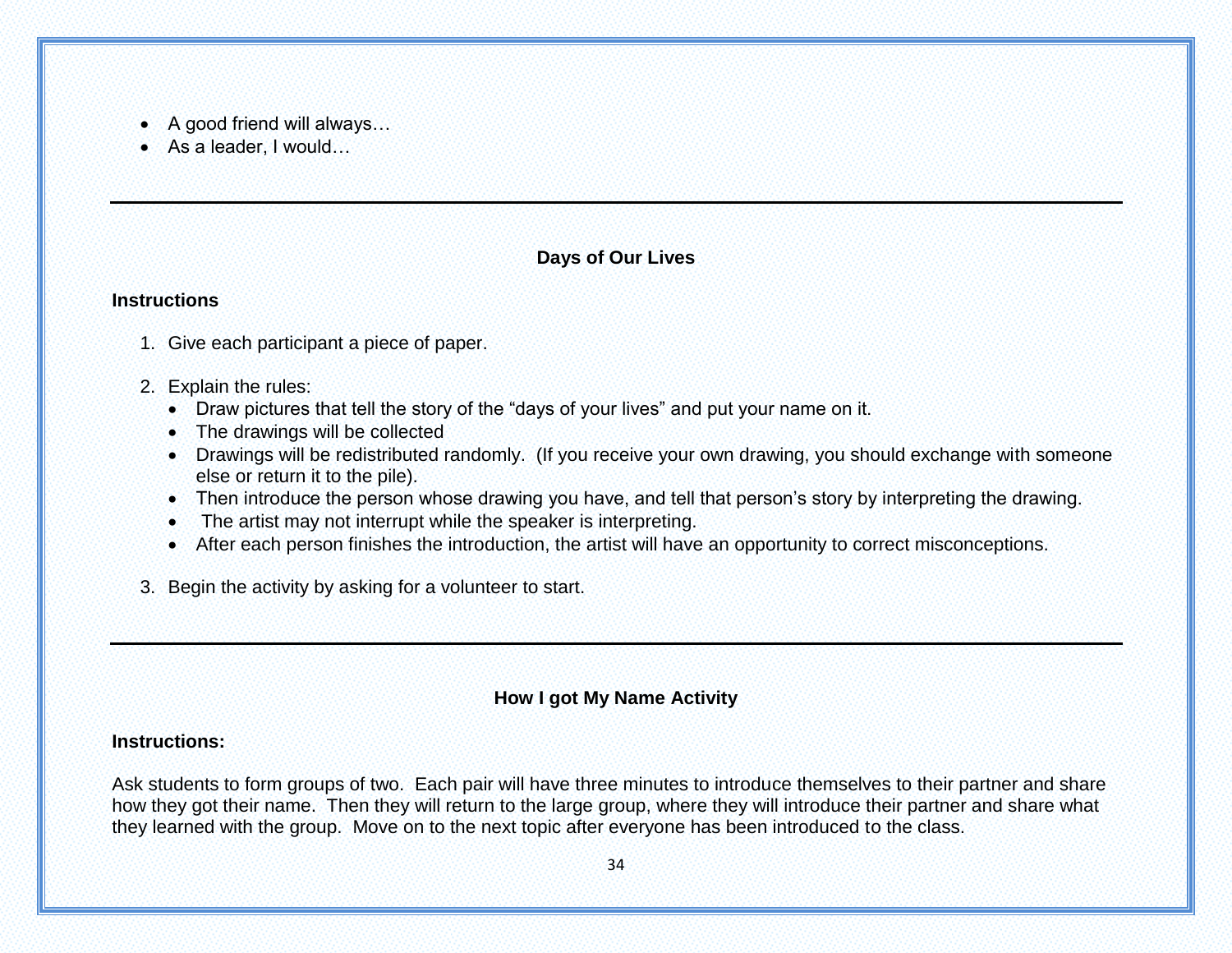# **A Community Service Experience**

#### **Instructions:**

This icebreaker will open up a discussion and will give the facilitator an opportunity to discuss the value of community service. Ask participants to choose a partner and introduce themselves to their partners. Ask participants to share with one another an experience where they willingly assisted others in their community, school, or family. They should describe their community service experience and how they felt as they were going through it. They should record responses and share them with the rest of the group.

# **Favorite Things**

#### **Instructions:**

- 1. Handout postcards to participants so that they can list their favorite things.
- 2. Organize participants into pairs.
- 3. Ask participants to share favorite things with their partners.

# **Baggage Claim**

#### **Instruction:**

1. Pass out cards to participants and ask them to "pack their bags" by filling in the blanks.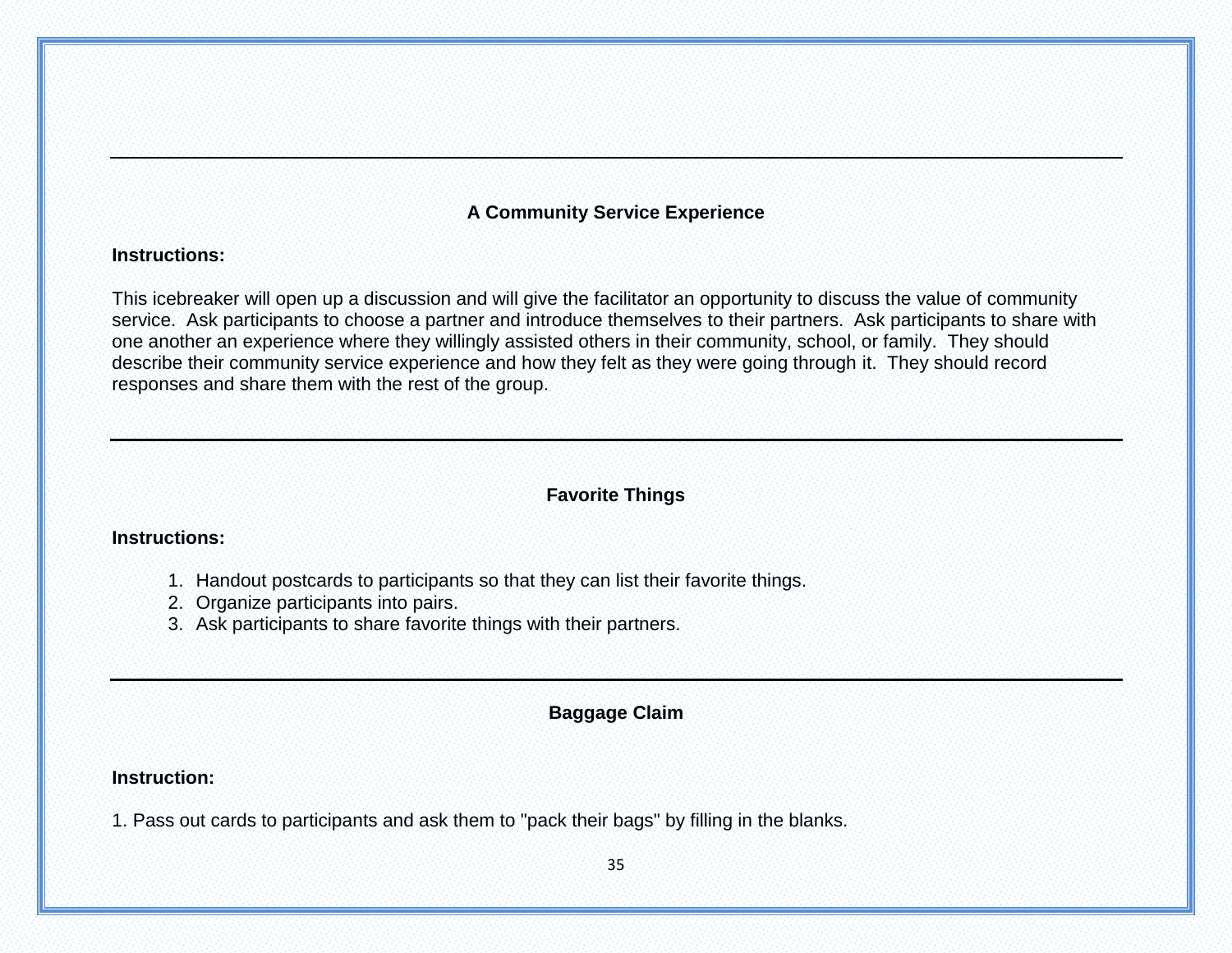2. Explain that they will now experience going to the baggage claim and accidentally picking up someone else's bag. 3. Ask participants to walk around the room, shaking hands and introducing themselves to other participants in the following way:

- The first time each person shakes hands with another person, both participants will introduce themselves and tell each other what is in their bags (based on the information they wrote on the card).
- The pair will then exchange bags and move on to greet other participants.
- As they greet other participants they will shake hands and introduce themselves but explain that they have the wrong "bags". They will then proceed to tell each other who their "bags" belong to and what's in them, using the information on the cards they have in their hands.
- After each meeting, they will "trade bags" and then move on to another participant.

4. At the end of three minutes, ask participants to stop.

5. If the group has twenty or fewer participants, you can ask participants to read the name of the person whose card they are holding, introduce that person by what's in their bag, and return the card to that person so that everyone will eventually be holding their own "baggage" again.

# **Three Pieces of Paper**

#### **Instructions:**

- Provide paper to participants.
- Explain to participants that the quickest way to find out some things about another person is to ask them significant questions.
- Pass out the three pieces of paper to each participant.
- Ask participants to choose a partner who is someone they don't know or don't know well.
- Once partnered, ask participants to answer the follow question.
- Now tell them they have 3 minutes to have partner conversations, taking turns with questions and answers.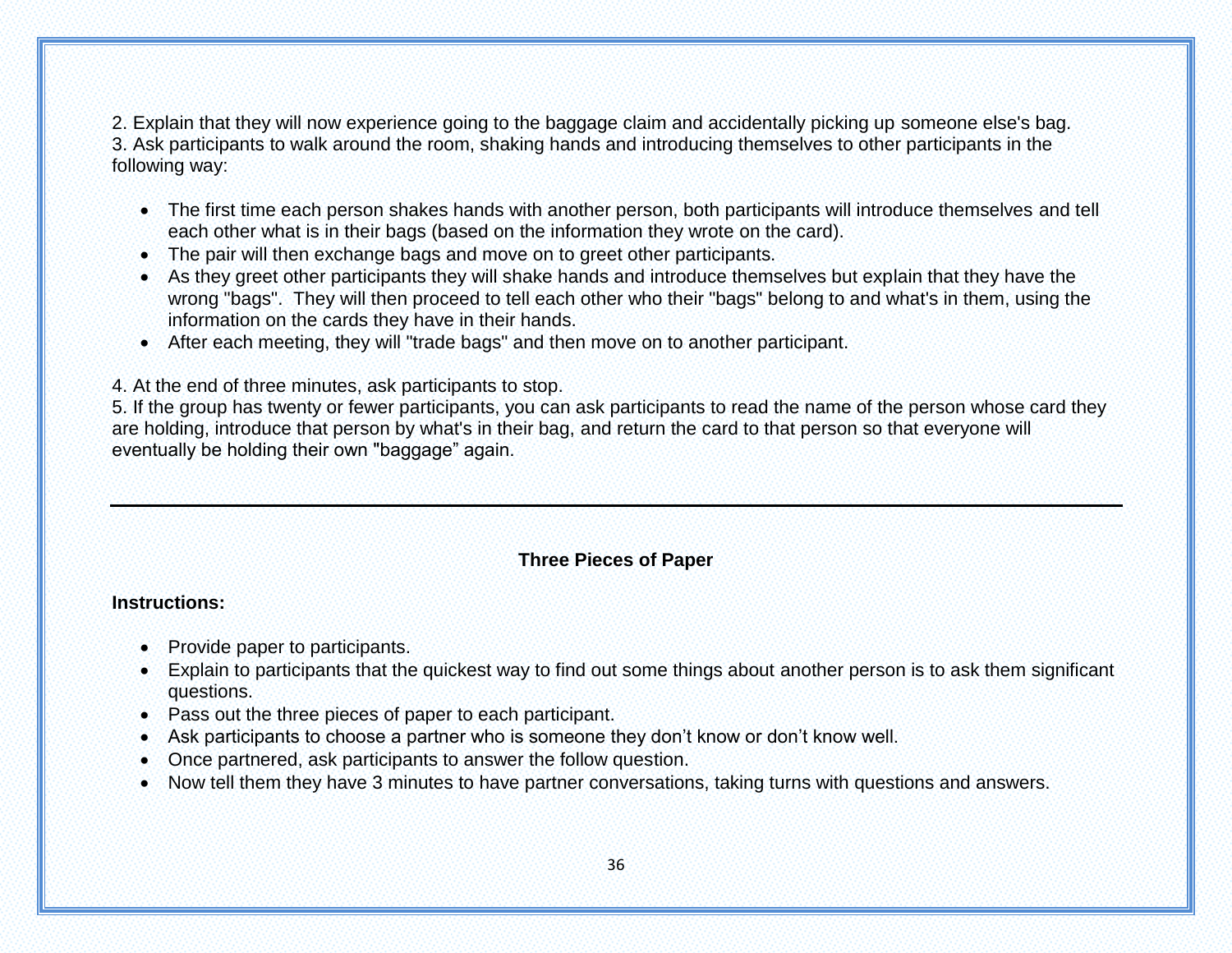#### **Questions:**

- What are some of your favorite movies?
- What activities were you involved in during high school?
- What sports team do you root for?
- What's your favorite hobby?
- What are your favorite TV shows?

#### **Quick Quotes**

#### **Instructions:**

- Create a Quick Quotes Activity Sheet and copy for participants.
- Pass out a Quick Quotes Activity Sheet to each participant.
- Explain that there are times in each of our lives when a quotation provides the "Aha" or concept for awareness of our own context of living.
- Ask participants to choose one quote and highlight on the page or write a quote of their own that fits the context of their own life experience at the moment.
- Instruct them to write a few words for themselves that helps them explain the relevance of their quote.
- Ask each participant to share aloud the chosen quote and explain the relevance.

#### **Letters to the Editor**

#### **Instructions:**

- 1. Explain the topic of the meeting to participants
- 2. Explain to them that they may already have some opinions or reactions to the topic and that it is important to share them with others in the group.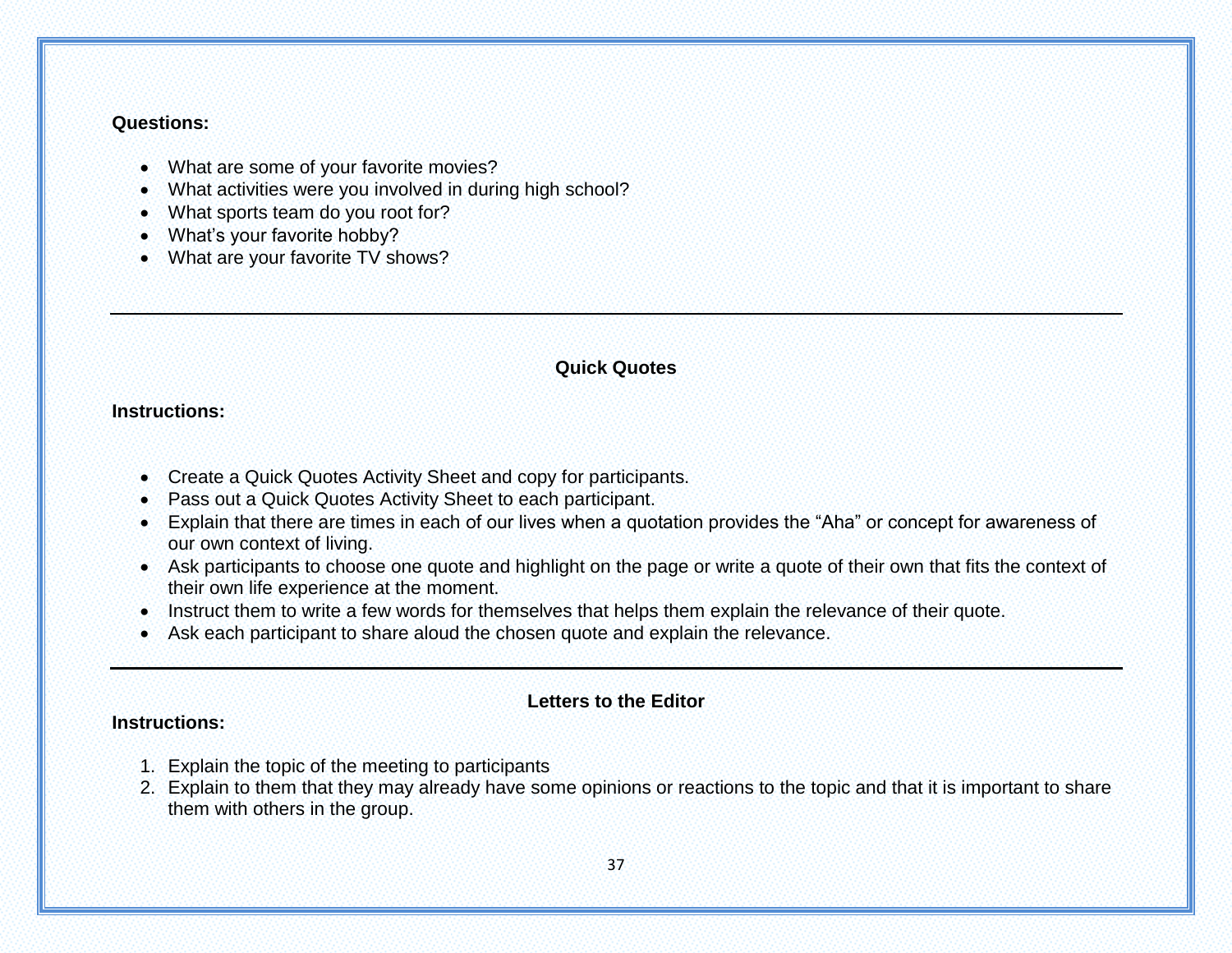- 3. Ask them to imagine that they've been given an opportunity to write a response to the "editor" of the program or idea.
- 4. Instructor them to write one-paragraph Letters to the Editor that they would be willing to share with the group. Explain that the letters should reveal their current thoughts and feelings about the topic.
- 5. Begin the activity.
- 6. After two minutes, ask them to take turns sharing their letters with the group.

#### **Pictures Don't Lie**

#### **Instructions:**

- 1. Make sure to have pictures to provide to participants for the activity
- 2. Organize participants into groups of two six.
- 3. Give each group a picture.
- 4. Tell groups they will have one minute to list the things they see happening in the picture.
- 5. When the lists are completed, explain that we all have a tendency to take assumptions about people and situations rather than sticking to facts. Some of the time, this is helpful; at other times, it creates difficulties.
- 6. Instruct each group to read each statement on its combined list and determine whether it is a statement of facto or an assumption.
- 7. When groups have finished or after about two minutes, ask participants for observations about the activity.

#### **Share Wear**

#### **Instructions:**

- 1. Organize participants into groups of six to twelve.
- 2. Explain the concept of shareware. Tell them that the name of this activity is share wear emphasizing the variation in spelling- a similar concept but they won't need to create a product.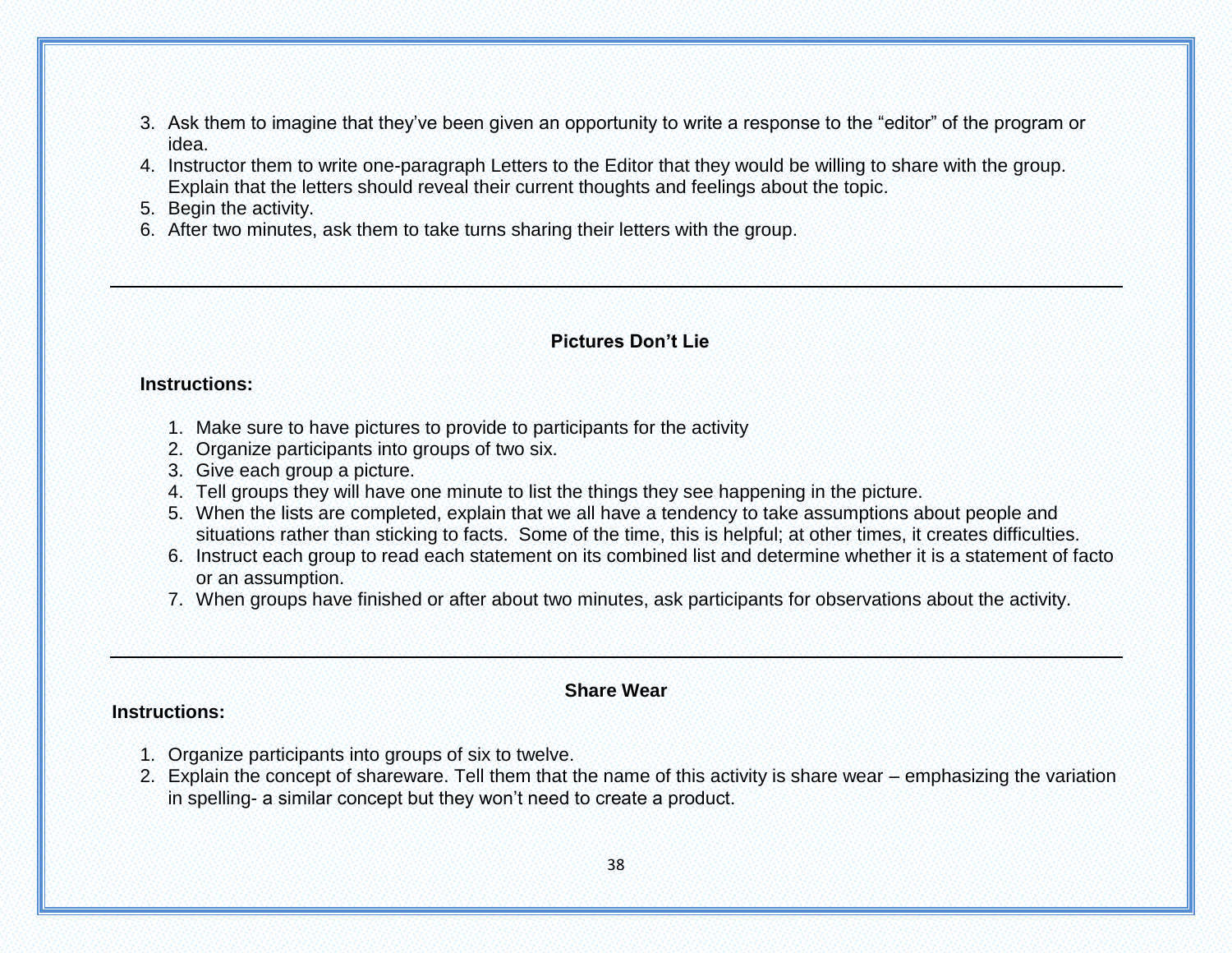- 3. Explain that in their groups, each person will have a chance to tell a story about something that they are currently wearing. For example, they may tell a story about a belt or a suit that they bought recently, or a watch or other piece of jewelry.
- 4. Give an example of a story about something you are wearing.
- 5. Explain that they will have eight minutes to tell their stories. They should make sure that each one in the group is heard.
- 6. When eight minutes are up, ask for example of the pieces of clothing they used.

#### **Telephone Game**

#### **Instructions:**

- Ask participants to stand forming a circle
- Tell participants that they will be provided with a phrase and that they are to repeat (whisper) that same phrase to the participant next to them until all participants have a chance to receive and send that message. An example of a phrase could be: When you focus on the problem, the problem gets bigger. Make sure that the students to do not talk to their peers during this activity.
- Ask the last person what they phrase is?
- Tell them that this activity reinforces the importance of activity listening.

# **If I had it My Way**

#### **Instructions:**

 Tell participants to say two things they would change beginning with the phrase: "It I had it my way". For example, if I had it my way, I would be rich and living in a mansion.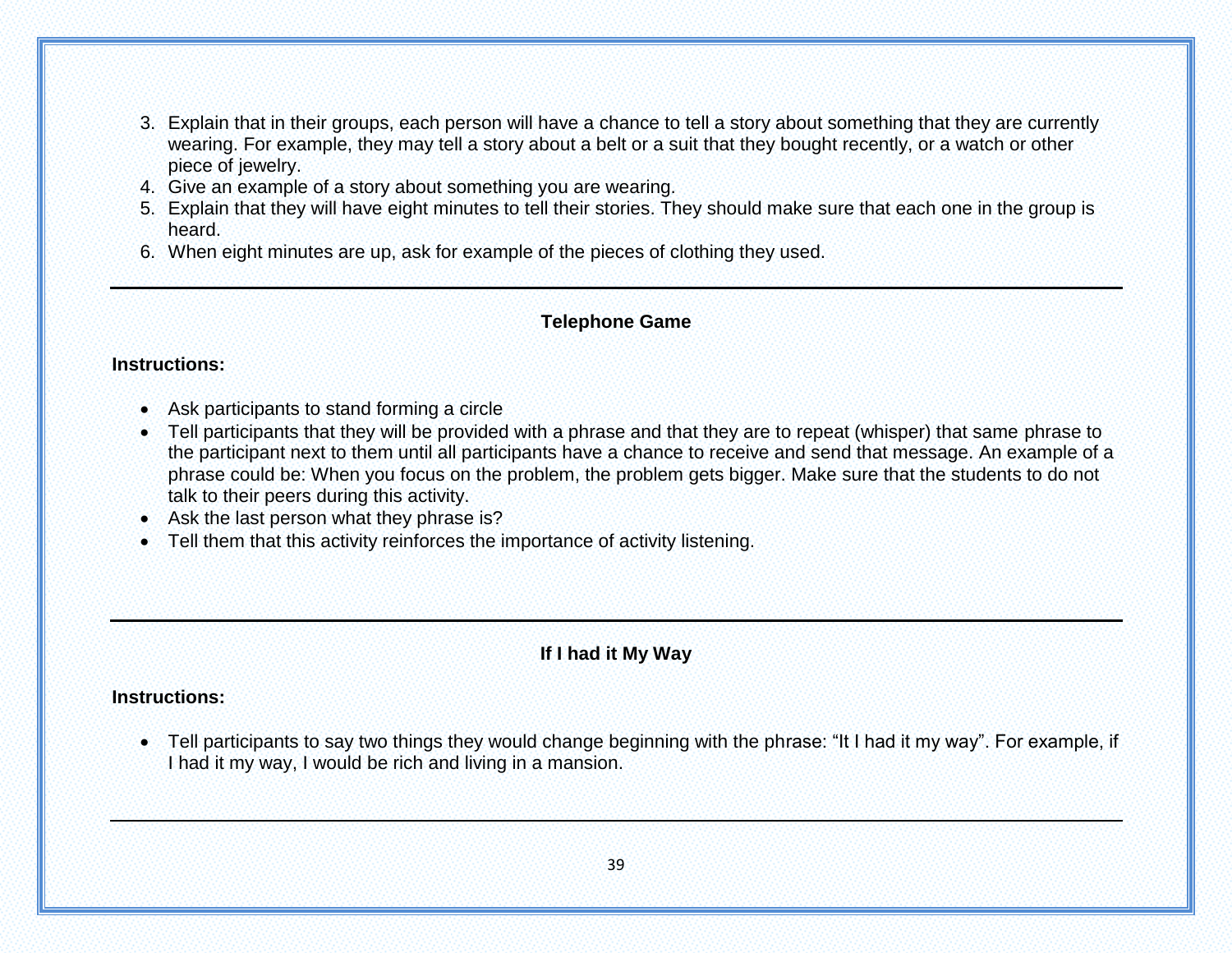#### **Just Like Me**

#### **Instructions:**

- Tell participants that this activity consists of one person standing up and saying something they feel, did or would like to do and others respond "just like me" if the statement applies to them. For example, one person may say, "yesterday, I watched my favorite sport' team game". Then, another person (or more than one person) stand up and says, "Just like me".
- Then, more on to the next participant, until all get a chance to participate in the activity.
- Tell participants that this helps them learn more about their peers. They can learn that they have things in common with their peers.

Appendix C: Evaluation Forms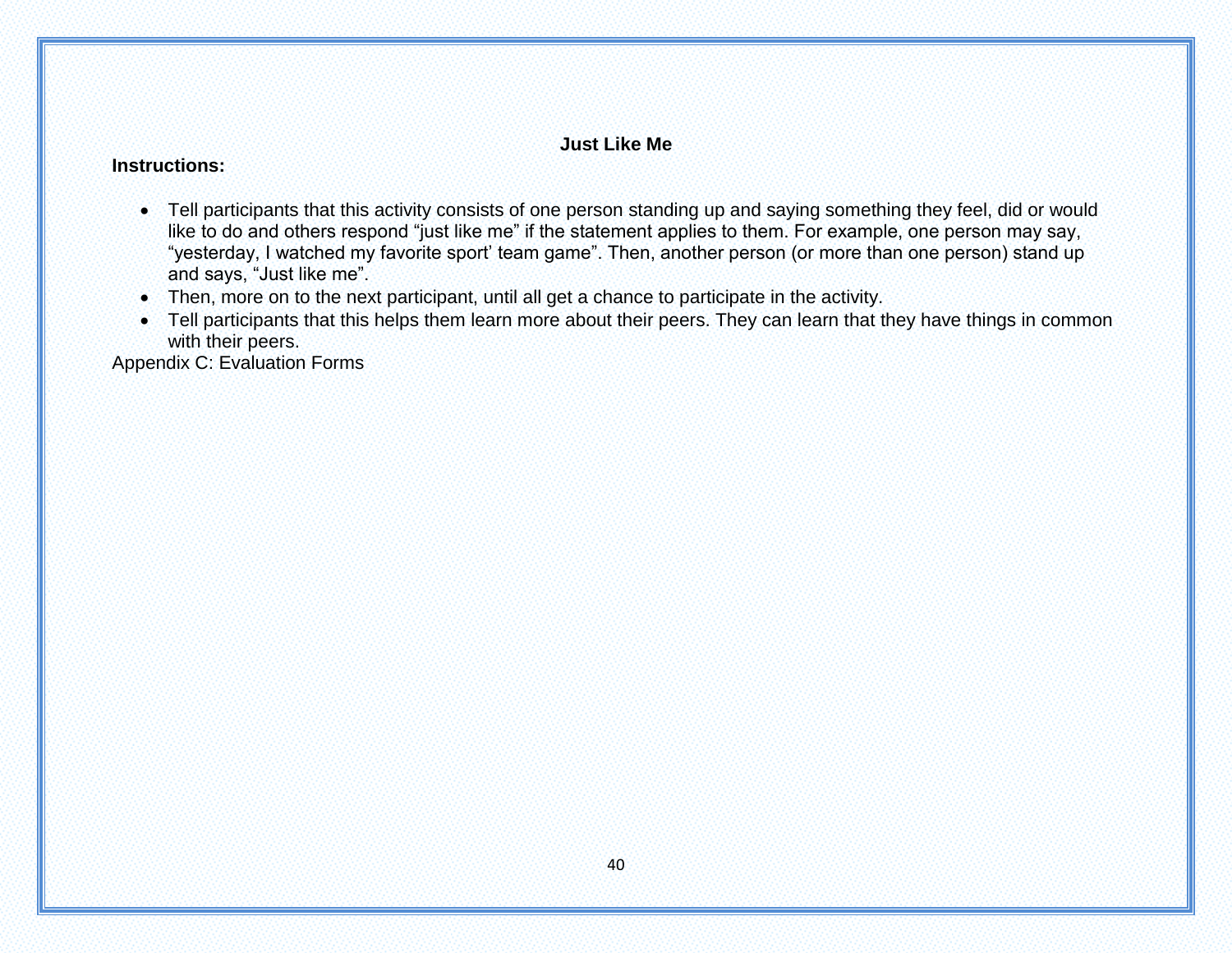**Evaluation Form for Student**

Indicate three new things you learned about ASPIRA.

How will you use this new knowledge in the future?

Were the handouts useful?

How could this workshop have been improved?